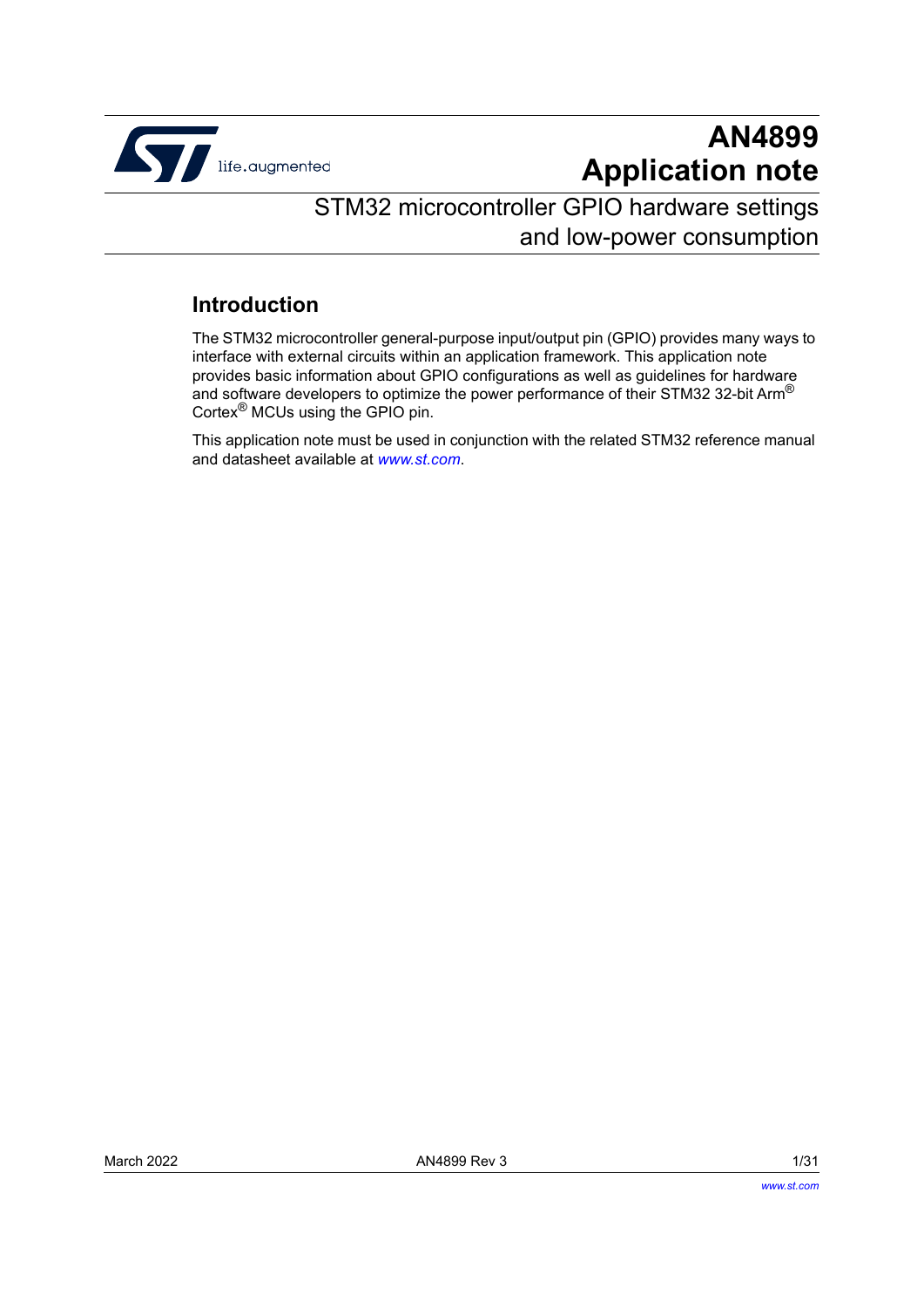# **Contents**

| $\overline{2}$<br>2.1<br>2.2<br>3<br>4<br>4.1<br>4.2<br>4.3<br>4.3.1<br>4.3.2 |  |
|-------------------------------------------------------------------------------|--|
|                                                                               |  |
|                                                                               |  |
|                                                                               |  |
|                                                                               |  |
|                                                                               |  |
|                                                                               |  |
|                                                                               |  |
|                                                                               |  |
|                                                                               |  |
|                                                                               |  |
| 4.3.3                                                                         |  |
| 4.3.4                                                                         |  |
| 5                                                                             |  |
| 5.1                                                                           |  |
| 5.1.1                                                                         |  |
| 5.1.2                                                                         |  |
| 5.1.3                                                                         |  |
| 5.1.4                                                                         |  |
| 5.1.5                                                                         |  |
| 5.2                                                                           |  |
| 5.2.1                                                                         |  |
| 5.2.2                                                                         |  |
| 5.3                                                                           |  |
| 5.3.1                                                                         |  |
| 5.3.2                                                                         |  |
| 5.3.3                                                                         |  |
| 5.3.4                                                                         |  |
| 5.3.5                                                                         |  |
| 5.3.6                                                                         |  |

2/[31](#page-30-0) AN4899 Rev 3

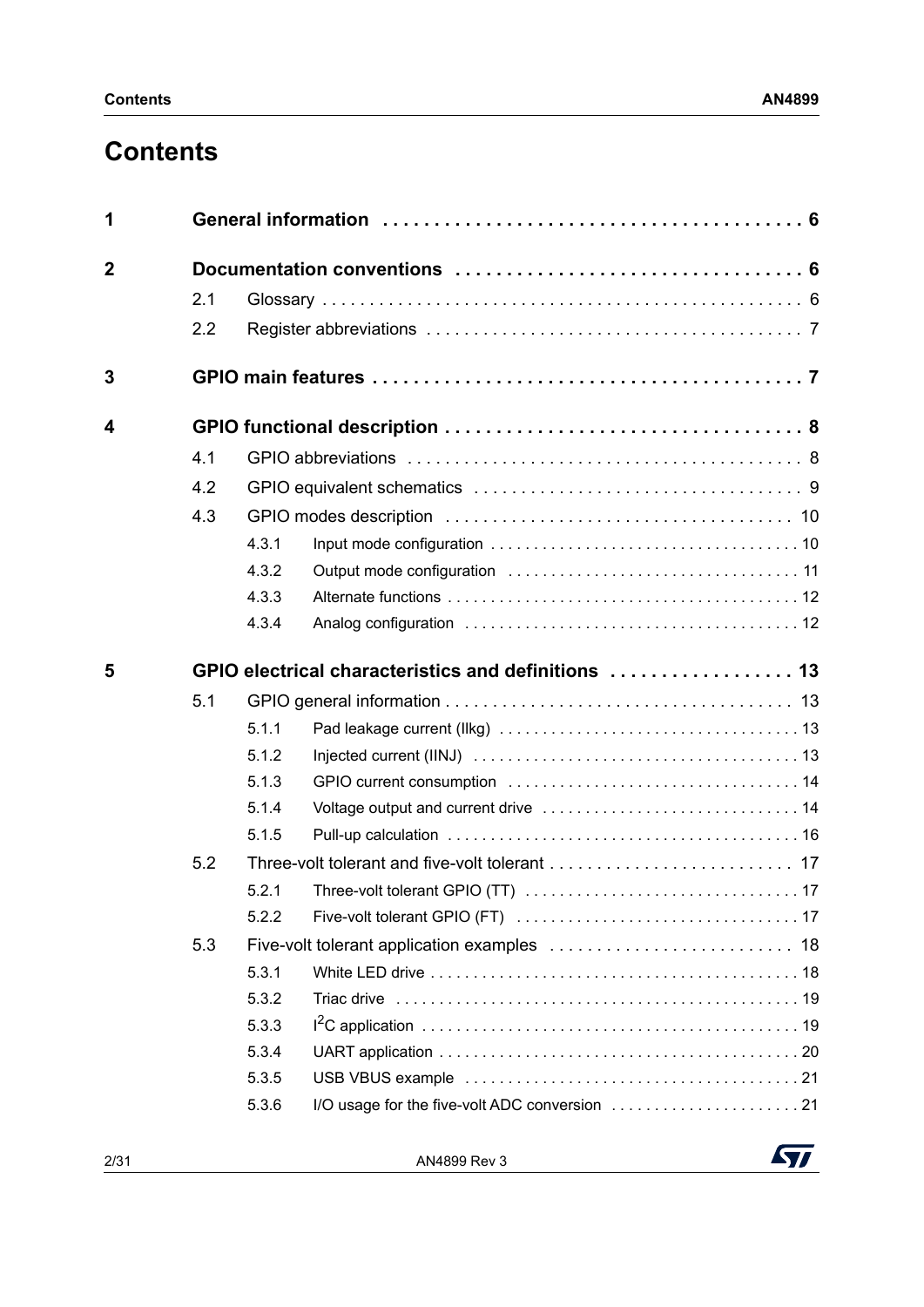| 6 |     |                                                     |
|---|-----|-----------------------------------------------------|
|   | 6.1 |                                                     |
|   | 6.2 |                                                     |
|   | 6.3 | Voltage protection when no VDD is supplied  24      |
|   | 6.4 |                                                     |
|   | 6.5 |                                                     |
|   | 6.6 |                                                     |
|   | 6.7 |                                                     |
|   | 6.8 |                                                     |
|   | 6.9 |                                                     |
| 7 |     | GPIO software guidelines for power optimization  27 |
|   | 7.1 |                                                     |
|   | 7.2 |                                                     |
|   | 7.3 |                                                     |
|   | 7.4 | Configure GPIO when entering low-power modes 27     |
|   | 7.5 |                                                     |
| 8 |     | GPIO selection guide and configuration  28          |
| 9 |     |                                                     |

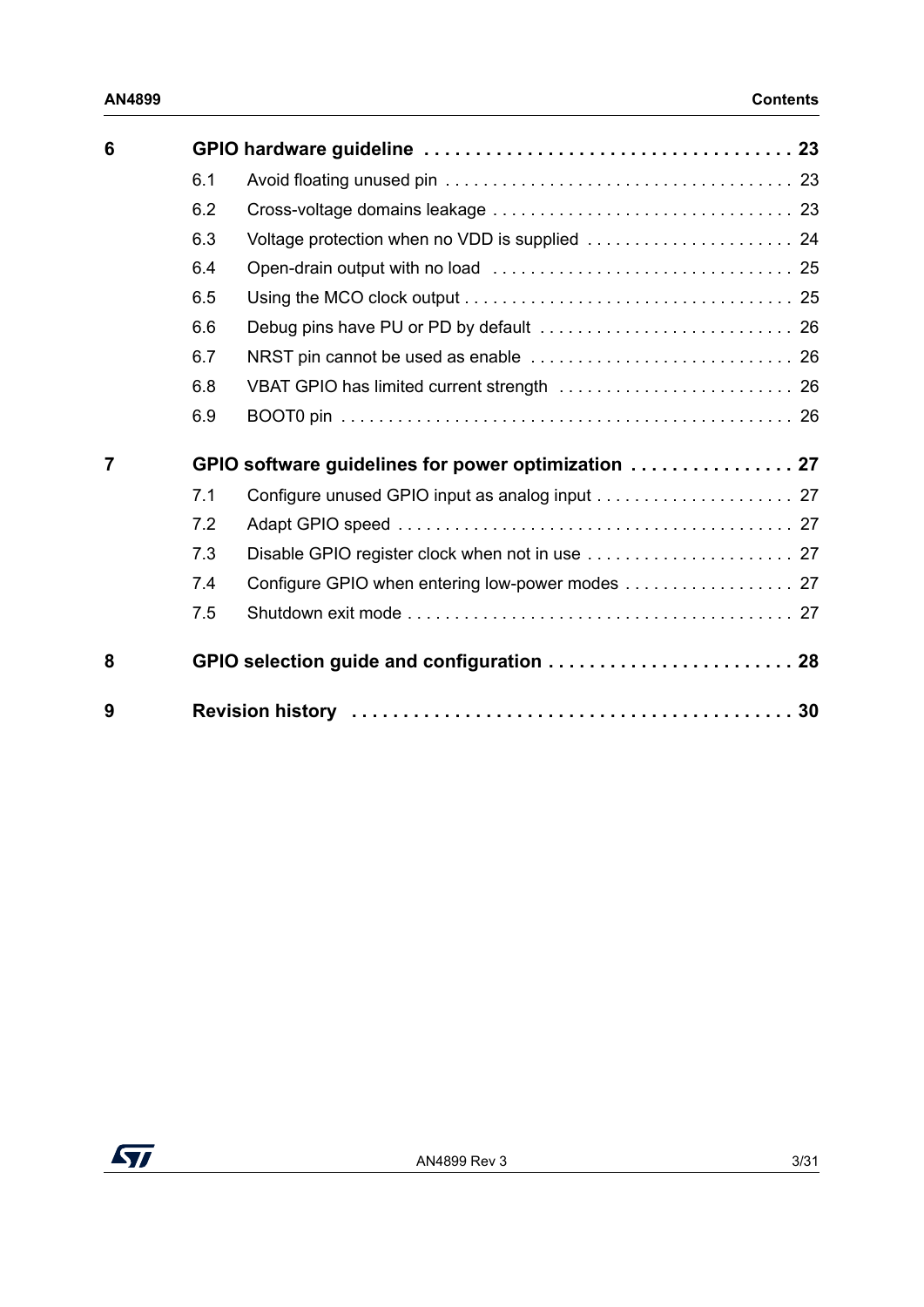# **List of tables**

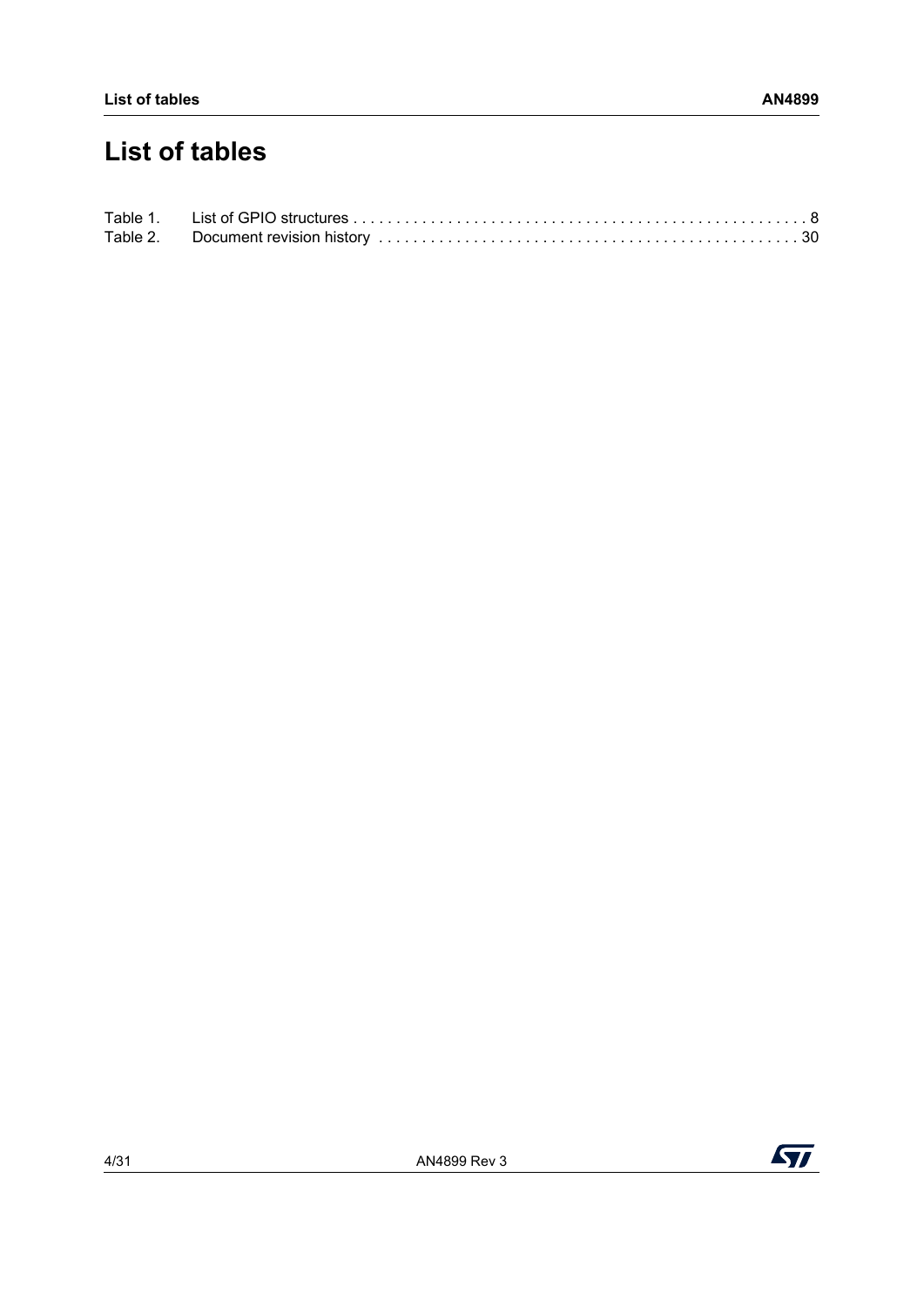# **List of figures**

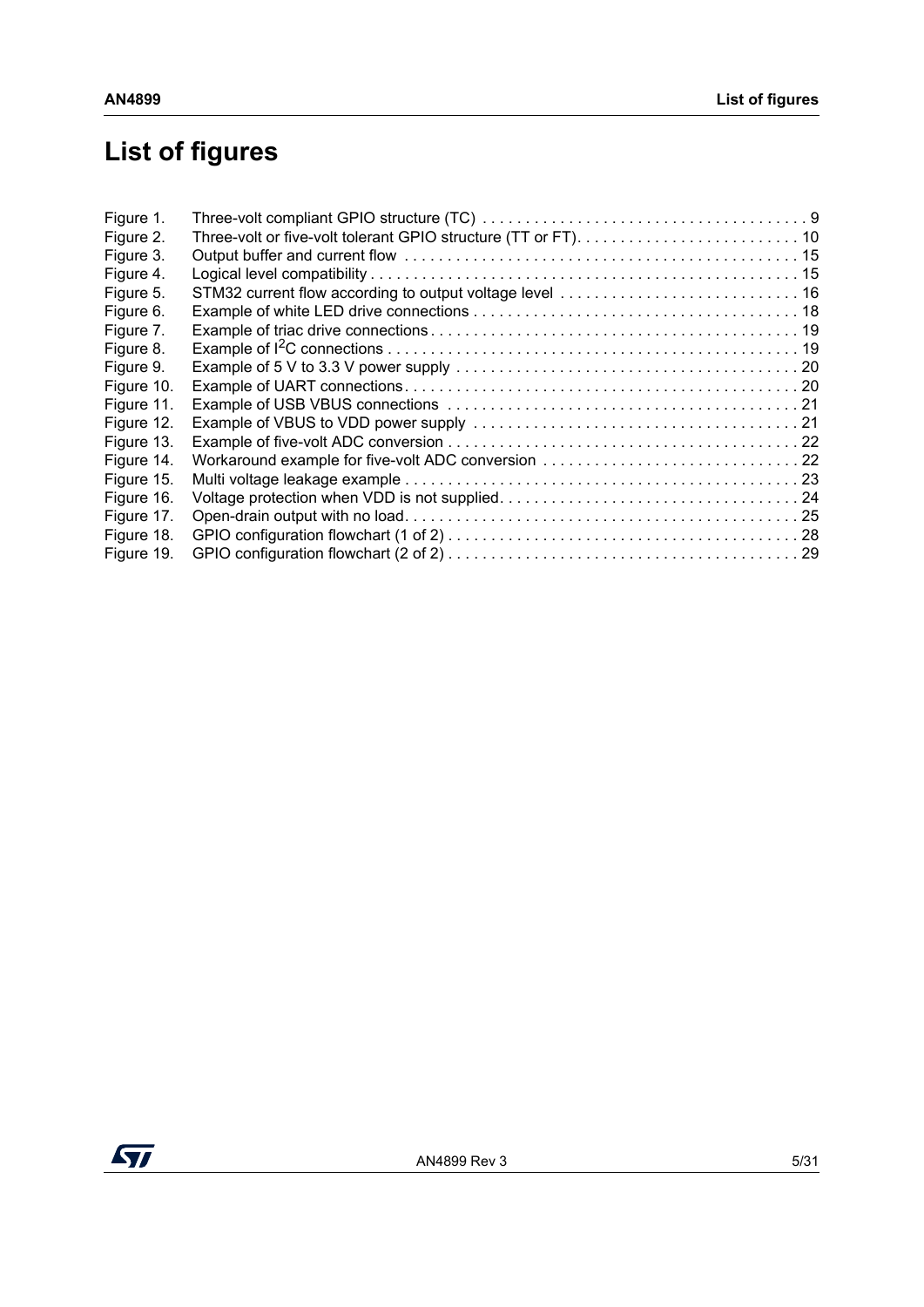## <span id="page-5-0"></span>**1 General information**

STM32 microcontrollers are based on the Arm<sup>®(a)</sup> Cortex<sup>®</sup> processor.

# arm

# <span id="page-5-1"></span>**2 Documentation conventions**

### <span id="page-5-2"></span>**2.1 Glossary**

This section defines the main acronyms and abbreviations used in this document.

| AMR:                         | absolute maximum rating                                                                                 |  |
|------------------------------|---------------------------------------------------------------------------------------------------------|--|
| GPIO:                        | general-purpose input output                                                                            |  |
| GP:                          | general-purpose                                                                                         |  |
| PP:                          | push-pull                                                                                               |  |
| PU:                          | pull-up                                                                                                 |  |
| PD:                          | pull-down                                                                                               |  |
| OD:                          | open-drain                                                                                              |  |
| AF:                          | alternate function                                                                                      |  |
| V <sub>IН</sub> :            | the minimum voltage level that is interpreted as a logical 1 by a digital input                         |  |
| V <sub>IL</sub> :            | the maximum voltage level that is interpreted as a logical 0 by a digital input                         |  |
| Ѵ <sub>он</sub> ∶            | the guaranteed minimum voltage level that is provided by a digital output set to<br>the logical 1 value |  |
| V <sub>OL</sub> :            | the guaranteed maximum voltage level that is provided by a digital output set to<br>the logical 0 value |  |
| V <sub>DD</sub> :            | external power supply for the I/Os                                                                      |  |
| V <sub>DDIO2</sub> :         | external power supply for the I/Os, independent from the $V_{DD}$ voltage                               |  |
| V <sub>DDA</sub> :           | external power supply for analog                                                                        |  |
| $\mathsf{V}_{\mathsf{SS}}$ . | ground                                                                                                  |  |
| Iщ÷                          | input current when input is 1                                                                           |  |
| lμ:                          | input current when input is 0                                                                           |  |
| l <sub>он</sub> ∶            | output current when output is 1                                                                         |  |
| lo∟                          | output current when output is 0                                                                         |  |
| l <sub>lkg</sub> :           | leakage current                                                                                         |  |
| l <sub>inj</sub> :           | injected current                                                                                        |  |

a. Arm is a registered trademark of Arm Limited (or its subsidiaries) in the US and/or elsewhere.

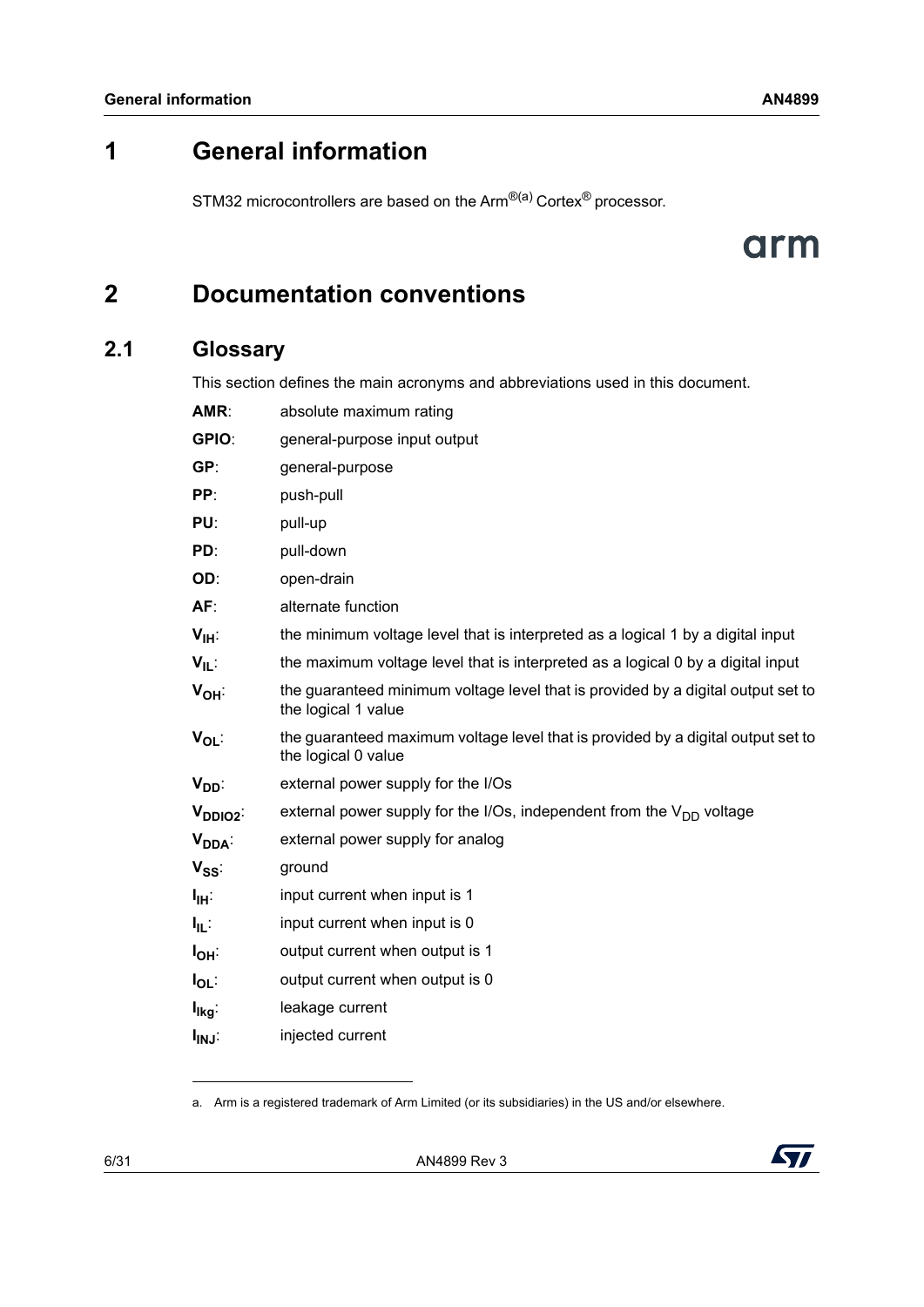### <span id="page-6-0"></span>**2.2 Register abbreviations**

The following abbreviations are used in register descriptions  $(x = A to H)$ :

| <b>GPIOX_MODER:</b>   | GPIO port mode register                  |
|-----------------------|------------------------------------------|
| <b>GPIOX_OTYPER:</b>  | GPIO output type register                |
| <b>GPIOX_OSPEEDR:</b> | GPIO output speed register               |
| <b>GPIOx_PUPDR:</b>   | GPIO port pull-up / pull-down register   |
| GPIOx_IDR:            | GPIO port input data register            |
| GPIOx_ODR:            | GPIO port output data register           |
| <b>GPIOX_BSRR:</b>    | GPIO port bit set / reset register       |
| <b>GPIOX_LCKR:</b>    | GPIO port configuration lock register    |
| <b>GPIOX_AFRL:</b>    | GPIO alternate function low register     |
| <b>GPIOX_AFRH:</b>    | GPIO alternate function high register    |
| <b>GPIOX ASCR:</b>    | GPIO port analog switch control register |

## <span id="page-6-1"></span>**3 GPIO main features**

STM32 GPIO exhibits the following features:

- Output states: push-pull, or open drain + pull-up / pull-down according to **GPIOx\_MODER**, **GPIOx\_OTYPER,** and **GPIOx\_PUPDR** registers settings
- Output data from output data register **GPIOx\_ODR** or peripheral (alternate function output)
- Speed selection for each I/O (**GPIOx\_OSPEEDR**)
- Input states: floating, pull-up / pull-down, analog according to **GPIOx\_MODER, GPIOx\_PUPDR and GPIOx\_ASCR** registers settings
- Input data to input data register (**GPIOx\_IDR**) or peripheral (alternate function input)
- Bit set and reset register (**GPIOx\_ BSRR**) for bitwise write access to **GPIOx\_ODR**
- Locking mechanism (**GPIOx\_LCKR**) provided to freeze the I/O port configurations
- Analog function selection registers (**GPIOx\_MODER and GPIOx\_ASCR**)
- Alternate function selection registers (**GPIOx\_MODER**, **GPIOx\_AFRL,** and **GPIOx\_AFRH**)
- Fast toggle capable of changing every two clock cycles
- Highly flexible pin multiplexing allowing the use of I/O pins as GPIO or as one of several peripheral functions

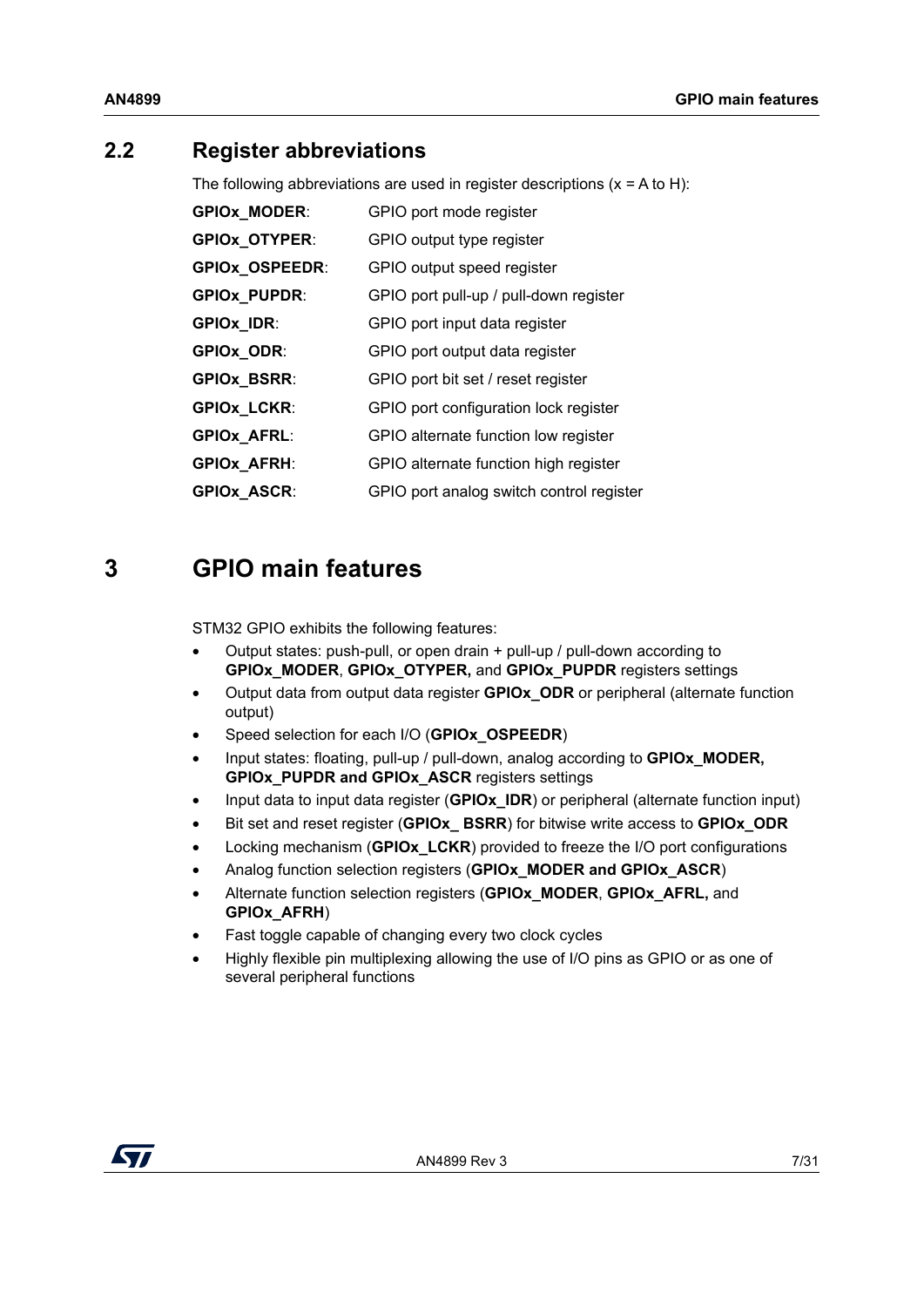## <span id="page-7-0"></span>**4 GPIO functional description**

STM32 GPIO can be used in a variety of configurations. Each GPIO pin can be individually configured by software in any of the following modes:

- Input floating
- Input pull-up
- Input-pull-down
- Analog
- Output open-drain with pull-up or pull-down capability
- Output push-pull with pull-up or pull-down capability
- Alternate function push-pull with pull-up or pull-down capability
- Alternate function open-drain with pull-up or pull-down capability

### <span id="page-7-1"></span>**4.1 GPIO abbreviations**

Several GPIO structures are available across the range of STM32 devices. Each structure is associated with a list of options.

*[Table](#page-7-2) 1* summarizes the GPIO definitions and abbreviations applicable to STM32 products

<span id="page-7-2"></span>

| <b>Name</b>   |                             | <b>Abbreviation</b>                                                  | <b>Definition</b>                                           |  |
|---------------|-----------------------------|----------------------------------------------------------------------|-------------------------------------------------------------|--|
| Pin Type      |                             | S                                                                    | Supply pin                                                  |  |
|               |                             |                                                                      | Input only pin                                              |  |
|               |                             | 1/O                                                                  | Input / output pin                                          |  |
| I/O structure |                             | FT <sup>(1)</sup>                                                    | Five-volt tolerant I/O pin                                  |  |
|               |                             | TT <sup>(1)</sup>                                                    | Three-volt tolerant I/O pin                                 |  |
|               |                             | TC.                                                                  | Three-volt capable I/O pin (Standard 3.3 V I/O)             |  |
|               |                             | B                                                                    | Dedicated boot pin                                          |  |
|               |                             | <b>RST</b>                                                           | Bidirectional reset pin with embedded weak pull-up resistor |  |
| Pin functions | Alternate functions         | Functions selected through GPIOx_AFR registers                       |                                                             |  |
|               | <b>Additional functions</b> | Functions directly selected and enabled through peripheral registers |                                                             |  |

**Table 1. List of GPIO structures** 

<span id="page-7-3"></span>1. FT and TT I/Os have options depending on the device. The user must refer to the datasheet for their definitions.

As an example, the following description refers to a GPIO in a STM32 datasheet:

*PB1 I/O FT means:*

- *pin PB1 I/O: port B bit 1 input / output*
- *FT: five-volt tolerant*

Before starting a board design, it is important to refer to the datasheet of the STM32 product or to the STM32CubeMX tool to check for GPIO availability in coherence with the target application.

Refer to the section about software development tools at www.st.com/stm32.

8/[31](#page-30-0) AN4899 Rev 3

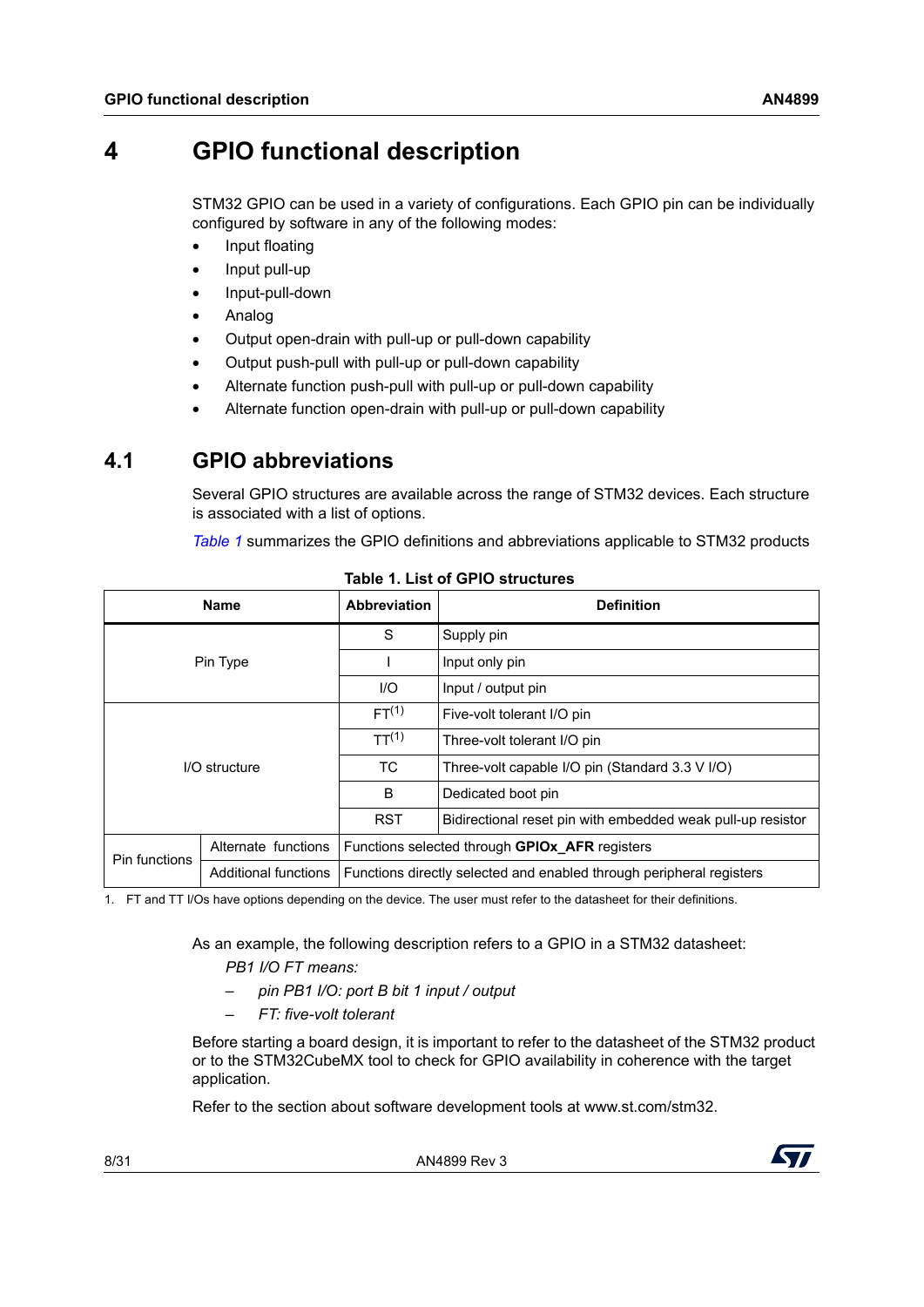### <span id="page-8-0"></span>**4.2 GPIO equivalent schematics**

STM32 products integrate three main GPIO basic structures:

- Three-volt compliant (abbreviated as TC). The equivalent GPIO diagram structure is given in *[Figure 1](#page-8-1)*.
- Three-volt tolerant (abbreviated as TT).
- Five-volt tolerant (abbreviated as FT) The equivalent GPIO diagram structure for TT or FT is given in *[Figure 2](#page-9-2)*.

*Note: In [Figure](#page-8-1) 1 and [Figure](#page-9-2) 2, the analog switch in the dotted square is optional. Its presence depends on the STM32 product considered. The analog switch is controlled by enabling analog peripheral on the given pin (not by setting the GPIO in the analog mode). Refer to the product datasheet for details.*

> *In [Figure](#page-8-1)* 1 and *[Figure](#page-9-2)* 2, the V<sub>DD</sub> supply may refer to V<sub>DD</sub> or V<sub>DDIO2</sub> according to the *STM32 product considered. Refer to the product datasheet for details.*

<span id="page-8-1"></span>

#### **Figure 1. Three-volt compliant GPIO structure (TC)**

*Note:* The parasitic diode in the analog domain is connected to V<sub>DDA</sub> and cannot be used as a *protection diode.*

> The voltage level called  $V_{DD-FT}$  in some datasheets and reference manuals is inside the *ESD protection block.*

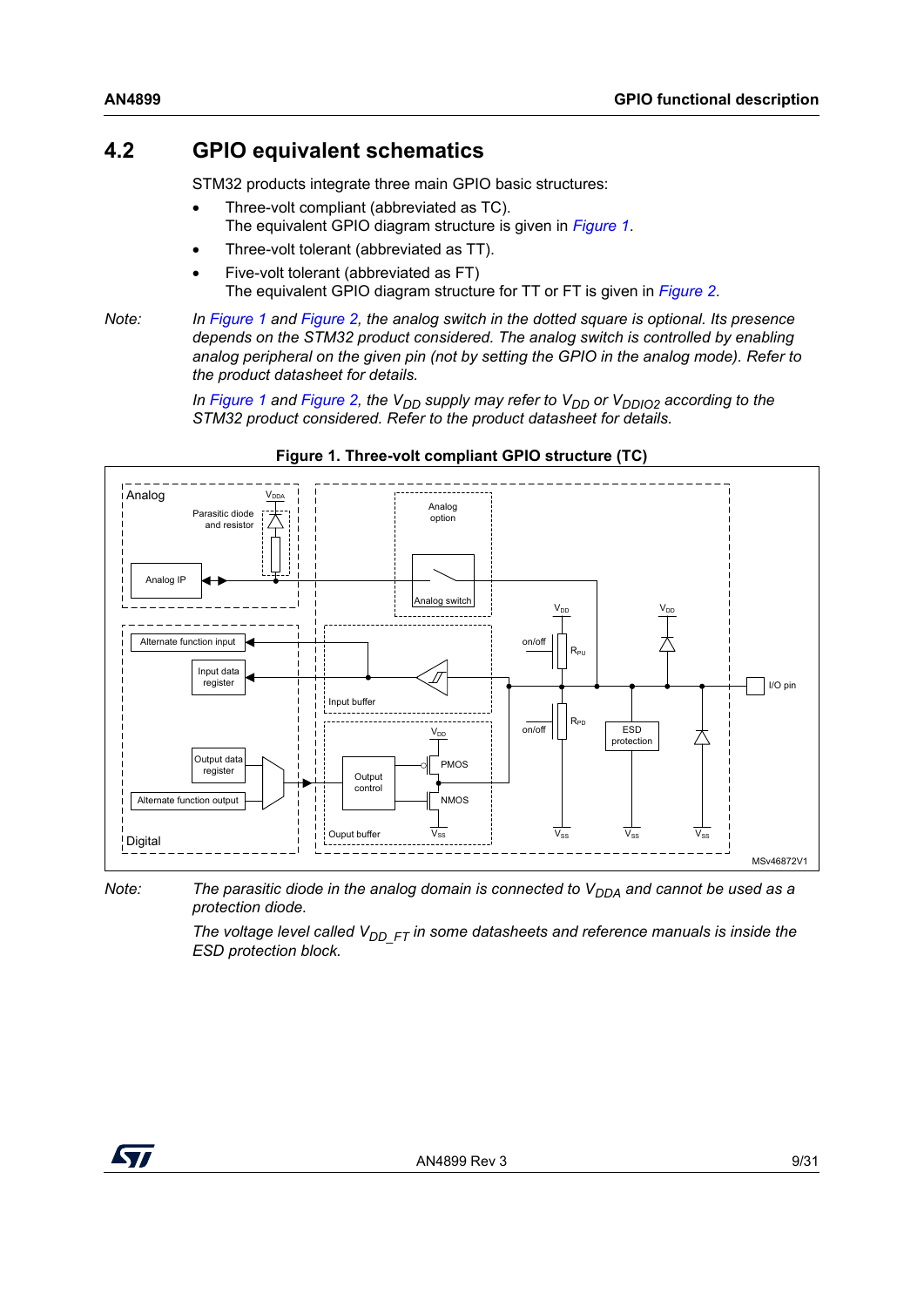<span id="page-9-2"></span>



#### *Note:* The parasitic diode in the analog domain is connected to V<sub>DDA</sub> and cannot be used as a *protection diode.*

The voltage level called V<sub>DD\_FT</sub> in some datasheets and reference manuals is inside the *ESD protection block.*

*When the analog option is selected (by enabling analog peripheral on the given pin), the FT I/O is not five-volt tolerant anymore since the pin is supplied with V<sub>DDA</sub>.* 

**Caution:** A TT or FT GPIO pin has no internal protection diode connected to supply (V<sub>DD</sub>). There is no physical limitation against over-voltage. Therefore, for applications requiring a limited voltage threshold, it is recommended to connect an external diode to  $V_{DD}$ .

### <span id="page-9-0"></span>**4.3 GPIO modes description**

This section describes the possible GPIO pin configurations available in STM32 devices.

#### <span id="page-9-1"></span>**4.3.1 Input mode configuration**

When a STM32 device I/O pin is configured as input, one of three options must be selected:

- Input with internal pull-up. Pull-up resistors are used in STM32 devices to ensure a well-defined logical level in case of floating input signal. Depending on application requirements, an external pull-up can be used instead.
- Input with internal pull-down. Pull-down resistors are used in STM32 devices to ensure a well-defined logical level in case of floating input signal. Depending on application requirements, an external pull-down can be used instead.
- Floating input. Signal level follows the external signal. When no external signal is present, the Schmitt trigger randomly toggles between the logical levels induced by the external noise. This increases the overall consumption.

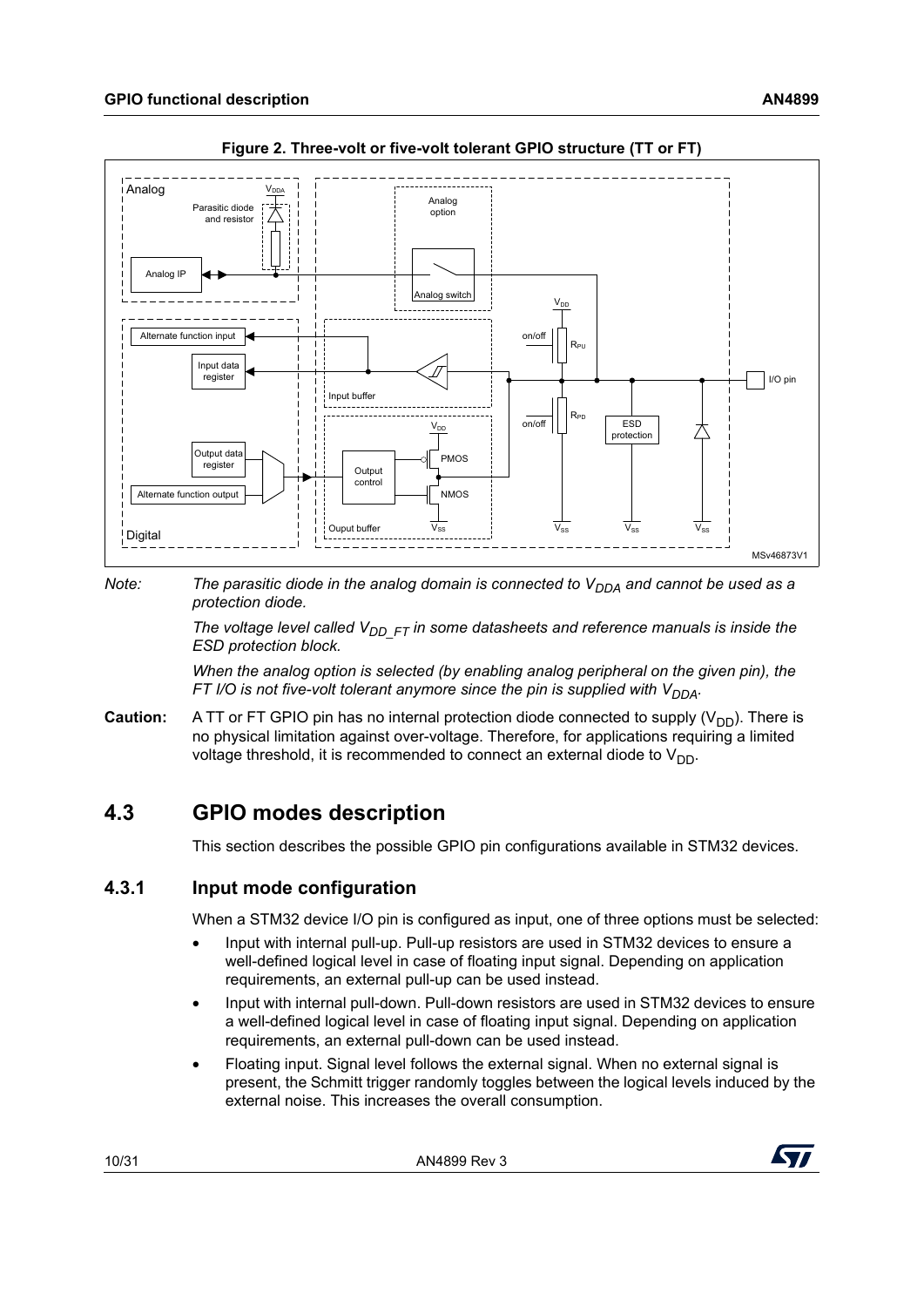Programmed as input, an I/O port exhibits the following characteristics:

- The output buffer is disabled
- The Schmitt trigger input is activated
- The pull-up or pull-down resistors are activated depending on the value in the **GPIOx\_PUPDR** register
- The data present on the I/O pin is sampled into the input data register at each AHB clock cycle
- The I/O state is obtained by reading the **GPIOx\_IDR** input data register

#### <span id="page-10-0"></span>**4.3.2 Output mode configuration**

When a STM32 device I/O pin is configured as output, one of two options must be selected:

- Push-pull output mode:
	- The push-pull output actually uses two transistors: one PMOS and one NMOS. Each transistor is ON to drive the output to the appropriate level:
	- The top transistor (PMOS) is ON when the output has to drive HIGH state
	- The bottom transistor (NMOS) is ON when the output has to drive a LOW state The control of the two transistors is done through the GPIO port output type register (**GPIOx\_OTYPER**).

Writing the related bit of the output register (**GPIOx\_ODR**) to 0 activates the NMOS transistor to force the I/O pin to ground.

Writing the related bit of the output register (**GPIOx\_ODR**) to 1 activates the PMOS transistor to force the I/O pin to  $V_{DD}$ .

• Open-drain output mode:

Open-drain output mode does not use the PMOS transistor and a pull-up resistor is required.

When the output has to go high, the NMOS transistor must be turned off, pulling the line high only by the pull-up resistor. This pull-up resistor could be internal with a typical value of 40 kOhm and activated through GPIO port pull-up / pull-down register (**GPIOx\_PUPDR**).

*Note: It is important to note that it is not possible to activate pull-up and pull-down at the same time on the same I/O pin.*

> It is also possible to use an external pull-up or pull-down resistor instead of the internal resistor. In this case, the value must be adapted to be compliant with the GPIO output voltage and current characteristics.

Programmed as output, an I/O port exhibits the following characteristics:

- The output buffer can be configured in open-drain or push-pull mode
- The Schmitt trigger input is activated
- The internal pull-up and pull-down resistors are activated depending on the value in the **GPIOx\_PUPDR** register.
- The written value into the output data register **GPIOx\_ODR** sets the I/O pin state
- The written data on **GPIOx\_ODR** can be read from **GPIOx\_IDR** register that is updated every AHB clock cycle

Open-drain output is often used to control devices which operate at a different voltage supply than the STM32. Open-drain mode is also used to drive one or several  ${}^{12}C$  devices when specific pull-up resistors are required.

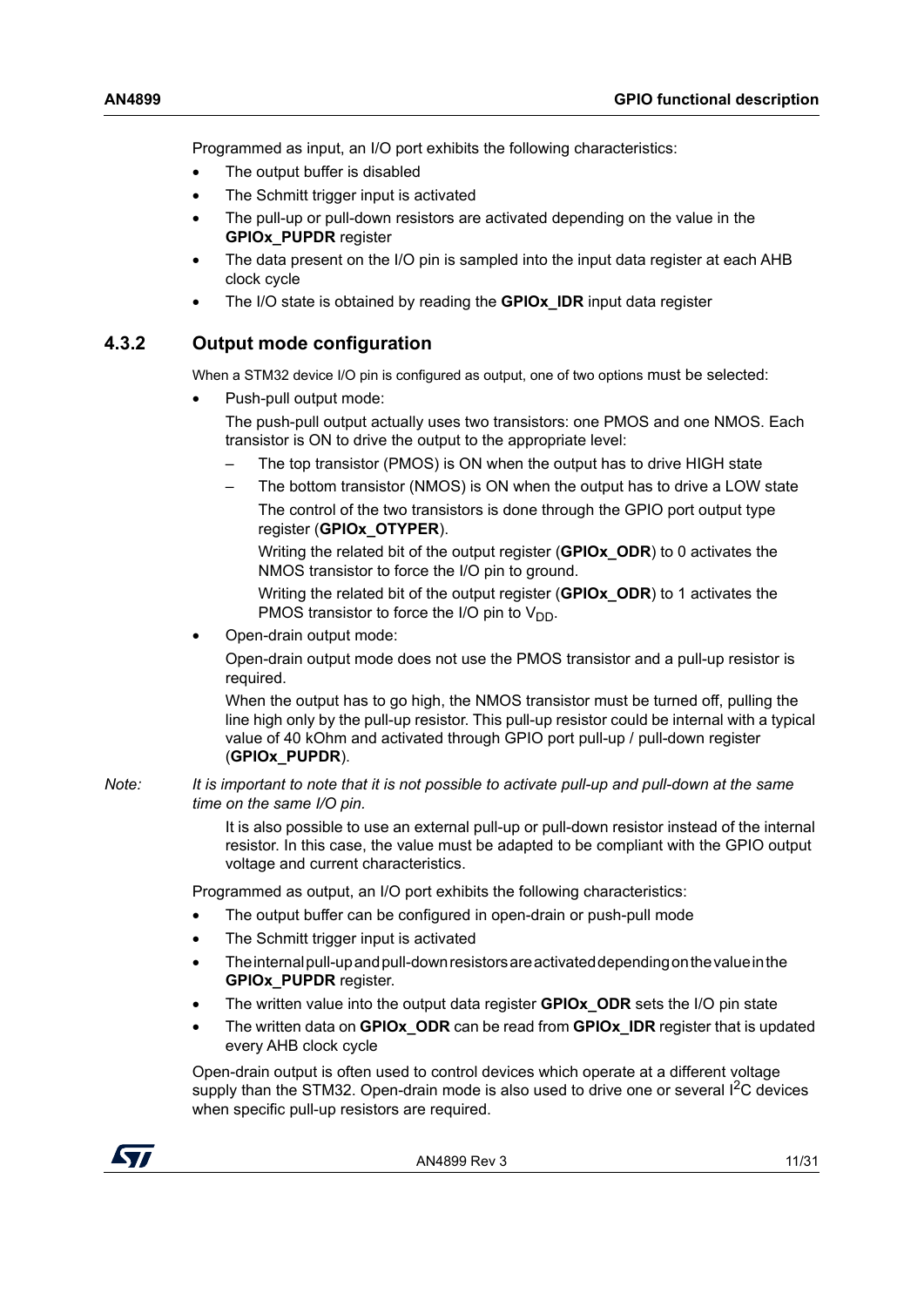#### <span id="page-11-0"></span>**4.3.3 Alternate functions**

On some STM32 GPIO pins, the user has the possibility to select alternate functions inputs / outputs. Each pin is multiplexed with up to sixteen peripheral functions such as communication interfaces (SPI, UART,  $I<sup>2</sup>C$ , USB, CAN, LCD and others), timers, debug interface, and others.

The alternate function of the selected pin is configured through two registers:

- **GPIOX AFRL** (for pin 0 to 7)
- **GPIOX AFRH** (for pin 8 to 15)

To know which functions are multiplexed on each GPIO pin, refer to the device datasheet.

When the I/O port is programmed as alternate function mode:

- The output buffer can be configured in open-drain or push-pull mode
- The output buffer is driven by the signals coming from the peripheral (transmitter enable and data)
- The Schmitt trigger input is activated
- The pull-up and pull-down resistors activations depend on the value in the register **GPIOx\_PUPDR**

The data present on the I/O pin are sampled into the input data register at each AHB clock cycle.

A read access to the input data register provides the I/O state.

Alternate functions details are provided in the datasheet and the reference manual of the product.

#### <span id="page-11-1"></span>**4.3.4 Analog configuration**

Few STM32 GPIO pins can be configured in analog mode which allows the use of ADC, DAC, OPAMP, and COMP internal peripherals. To use a GPIO pin in analog mode, the following register are considered:

- **GPIOx MODER** to select the mode (Input, Output, Alternate, Analog)
- - **GPIOx\_ASCR** to select the required function ADC, DAC, OPAMP, or COMP

When the I/O port is programmed in an analog configuration:

- The output buffer is disabled
- The Schmitt trigger input is deactivated, providing zero consumption for every analog value of the I/O pin.The output of the Schmitt trigger is forced to a constant value (0).
- The pull-up and pull-down resistors are disabled by hardware

Read access to the input data register gets the value 0.

For details concerning ADC, DAC, OPAMP and COMP function and programming, refer to the datasheet and reference manual of the product.

The analog switch itself is not closed. The analog switch is closed only when analog peripheral is selected (or enabled) on the given pin.

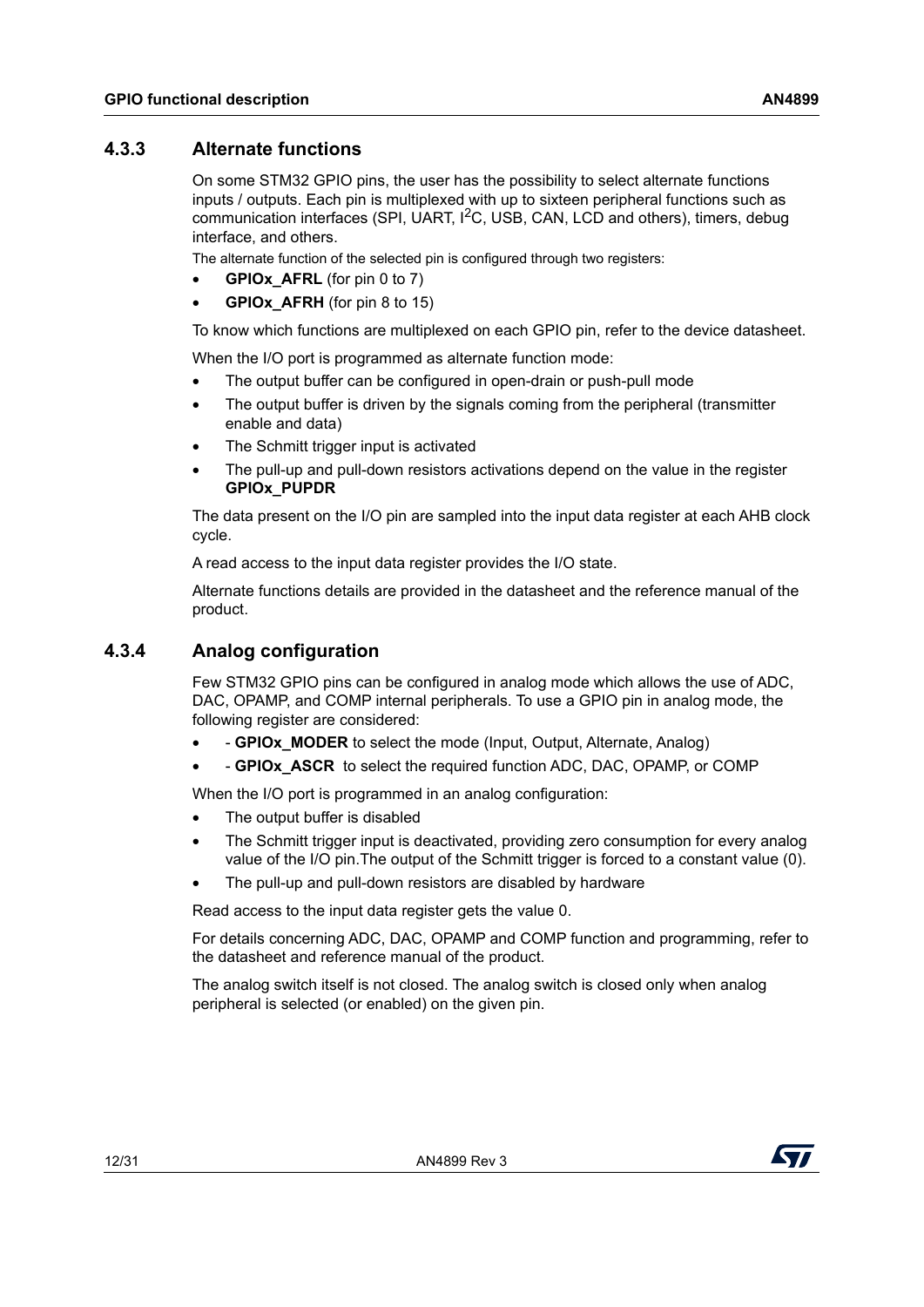## <span id="page-12-0"></span>**5 GPIO electrical characteristics and definitions**

This chapter defines and explains some of the electrical parameters in STM32 datasheets.

### <span id="page-12-1"></span>**5.1 GPIO general information**

The following sections detail some of the electrical parameters in the datasheets as a function of their use from an application point of view.

#### **AMR (absolute maximum ratings)**

The absolute maximum ratings represent the values of voltages, current, temperatures, power dissipations, and others which must never be exceeded. Exceeding these values can lead to the deterioration or the destruction of the IC.

#### **Operating conditions**

The operating conditions represent the range of guaranteed values within which the IC operates in proper conditions.

#### <span id="page-12-2"></span>**5.1.1** Pad leakage current (I<sub>lkg</sub>)

The pad leakage current is the current which is sourced from the input signal by the I/O pin when it is configured in input mode. The value of the leakage current depends on the I/O structure and on the voltage range of the  $V_{1N}$  signal applied to the I/O pin.

Leakage currents are product dependent. Refer to the datasheets for their values.

#### <span id="page-12-3"></span>**5.1.2** Injected current ( $I_{IN,I}$ )

Injection current is the current that is being forced into a pin by an input voltage  $(V_{N})$  higher than the positive supply (V<sub>DD</sub> +  $\Delta$ V) or lower than ground (V<sub>SS</sub>).

Injection current above the given specifications causes a current flow inside the device and affects its reliability. Even a very small current exceeding the specified limit is not allowed.

STM32 datasheets specify injected current and  $V_{\text{IN}}$ .

Negative-injection current is the current induced when  $V_{IN} < V_{SS}$ . The maximum negative injected current is -5 mA and the minimum  $V_{1N}$  voltage level acceptable on the GPIO is -0.3 V for TT and FT GPIO.

Positive-injection current is the current induced when  $V_{IN}$  >  $V_{DD}$ . For STM32 devices, the maximum positive-injection current on TT and FT GPIO is defined as N/A or 0 mA.

- N/A means that, as long as the input voltage is within the AMR range, and due to the internal design of the GPIO, no current injection occurs. As a result, no corruption of the GPIO and STM32 device operation is observed in such a case.
- 0 mA means that current injection can damage the GPIO and induce STM32 malfunction.

**Warning: positive current injection is prohibited for a TT or FT GPIO defined as 0 mA**

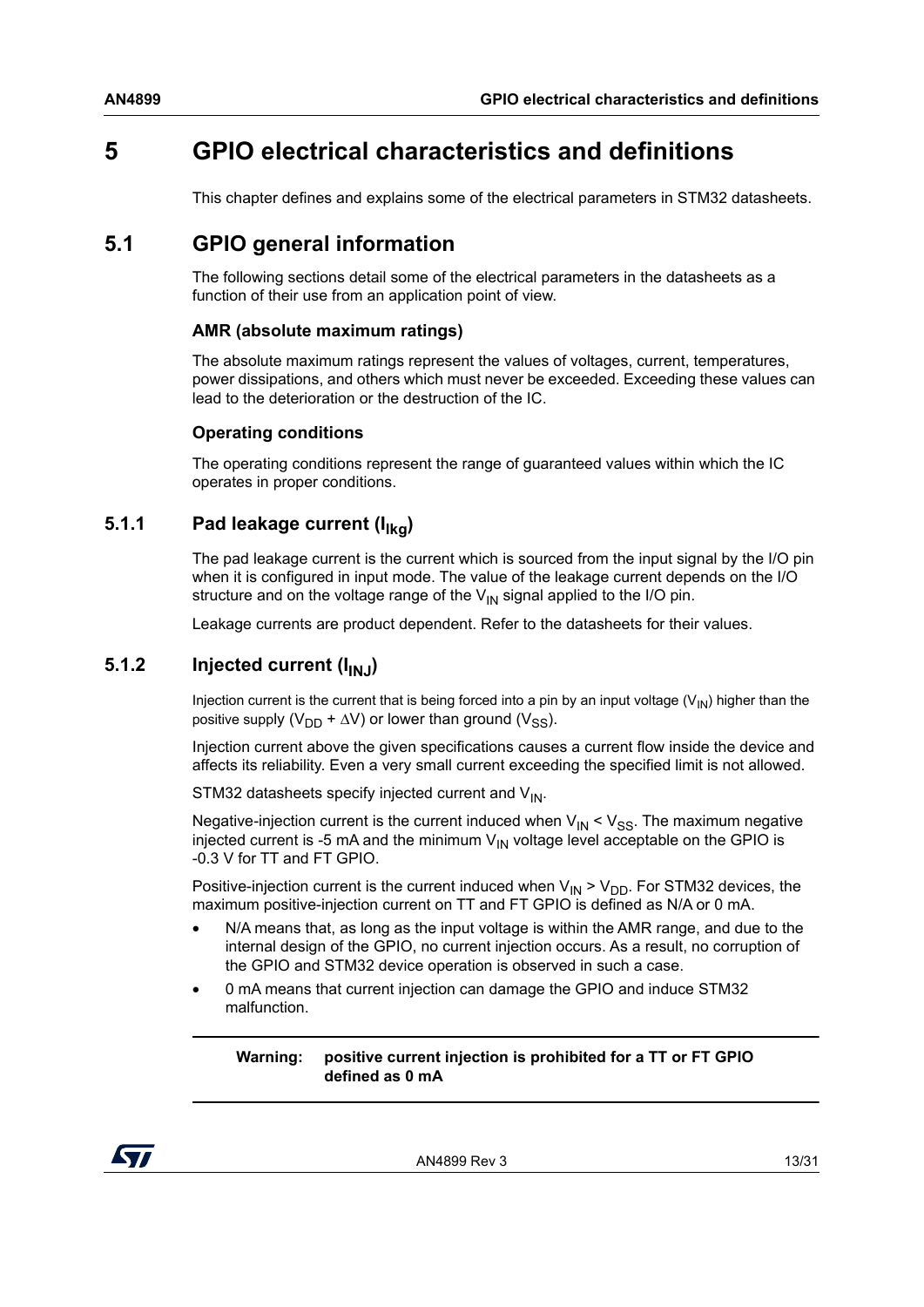The maximum V<sub>IN</sub> voltage is equal to V<sub>DD</sub> + 0.3 V for TT GPIO. For FT GPIO, the V<sub>IN</sub> maximum voltage is the minimum value among  $V_{DD}$ ,  $V_{DDAA}$ ,  $V_{DDIO2}$ ,  $V_{DDUSE}$ , and  $V_{LCD}$ ) augmented of 3.6 V with a maximum  $V_{\text{IN}}$  value limited to 5.5 V.

#### *Note:* There is no injected current while -0.3  $V < V_{IN} < V_{IMmax}$ .

*The total injected current is limited, typically to 25 mA per device. Refer to the device datasheet for the value of the exact limitation. This restricts the number of pins on which current can be injected.*

#### <span id="page-13-0"></span>**5.1.3 GPIO current consumption**

There are two types of I/O pin current consumption in STM32 devices:

- 1. The static current consumption which is mainly due to pull-up resistors when I/O pin is used as input and held low or when I/O pin is used as output with external pull-down or external load.
- 2. The dynamic current consumption which is the current from the I/O supply voltage used by the I/O pin circuitry and capacitive load when the I/O pin switches.

The dynamic current consumption is given by *[Equation 1](#page-13-2)*.

#### <span id="page-13-2"></span>**Equation 1**  $I_{SW} = C_L \times V_{DD} \times F_{SW}$

- $I<sub>SW</sub>$  is the current sunk by a switching I/O to charge / discharge the capacitive load
- $C<sub>1</sub>$  is the total load capacitance seen by the I/O pin  $C<sub>l</sub>$  is the sum of internal, external, PCB, and package capacitances
- $V_{DD}$  is the I/O supply voltage
- $-$  F<sub>SW</sub> is the I/O switching frequency
- *Note: The GPIO speed has no impact on the dynamic current consumption.*

#### <span id="page-13-1"></span>**5.1.4 Voltage output and current drive**

All STM32 GPIOs are CMOS and TTL compliant and are able to source or sink current from external pin. *[Figure](#page-14-0)* 3 shows the current flow according to the output level selected.  $I_{OH}$  is sourced current when GPIO output is in High state.  $I_{\Omega}$  is sunk current when GPIO output is in Low state. The maximum output current which can be sunk or sourced by one GPIO or from the power supplies is limited to preserve the GPIO from as well as that the sum of the current sourced or sunk by all GPIO and cannot exceed the AMR values fixed inside the product datasheet. Following the current drive limitations, the number of GPIO which can drive current has to be limited consequently.

For more details, see the values of  $I_{VDD}$ ,  $I_{VSS}$ ,  $I_{IO}$  and  $\Sigma I_{VDD}$ ,  $\Sigma I_{VSS}$ , and  $\Sigma I_{IO}$  parameters allowed into the AMR current characteristics table available in the datasheet.

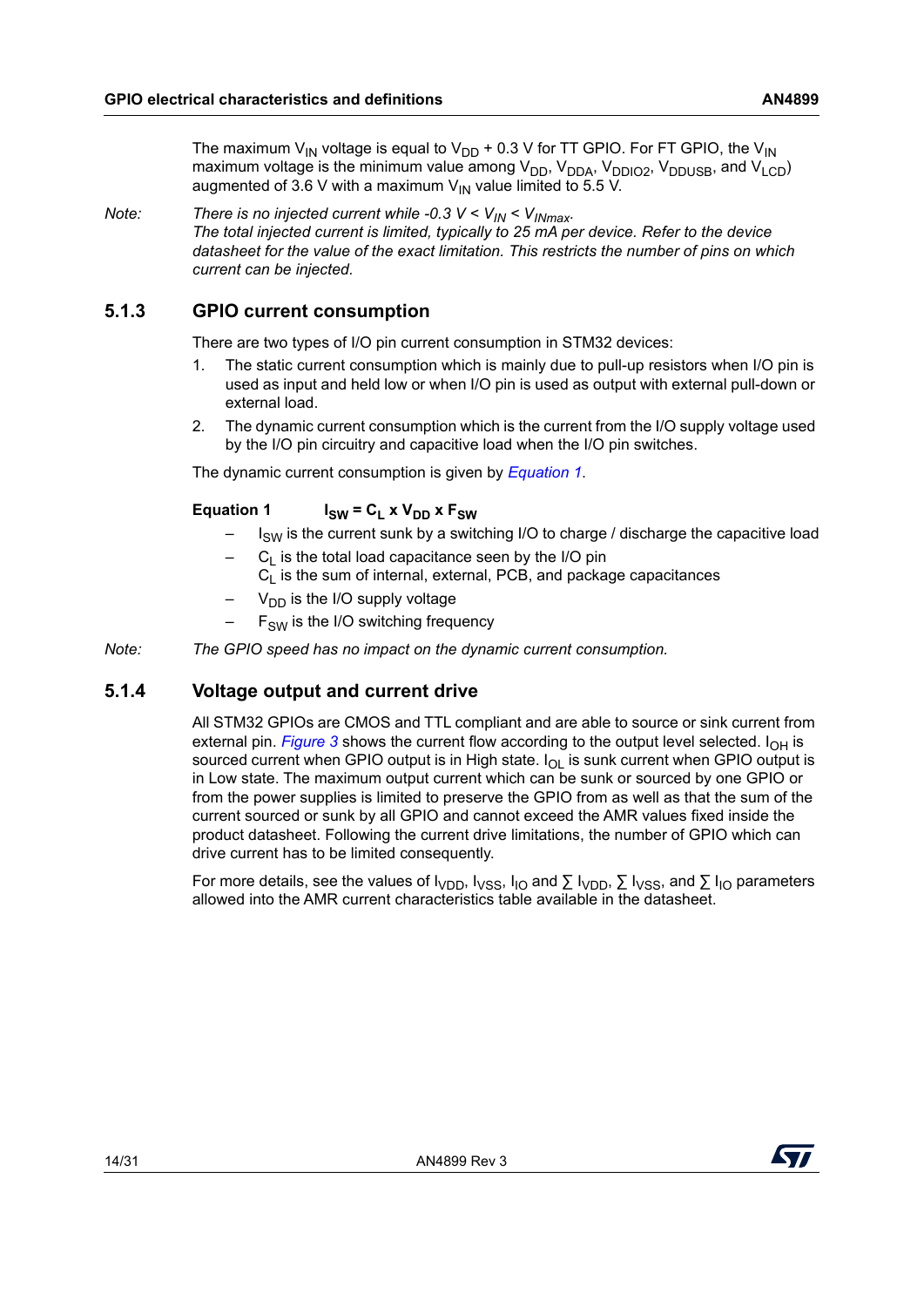<span id="page-14-0"></span>

**Figure 3. Output buffer and current flow**

In case of communication exchange, STM32 output signals must be compatible with the  $V_{II}$  /  $V_{IH}$  of the receptor device and STM32 inputs must be compliant with the  $V_{OI}$  /  $V_{OH}$  of the transmitter device as shown in *[Figure](#page-14-1) 4*.

<span id="page-14-1"></span>

**Figure 4. Logical level compatibility**

For the CMOS technology, the input threshold voltages are relative to  $V_{DD}$  as follows:

 $V_{\text{IHmin}} \sim 2/3 V_{\text{DD}}$  and  $V_{\text{ILmax}} \sim 1/3 V_{\text{DD}}$ .

For the TTL technology, the levels are fixed and equal to  $V_{\text{H-min}}$  = 2V and  $V_{\text{ILmax}}$  = 0.8 V.

The  $V_{OH}$ ,  $V_{OL}$ ,  $V_{IH}$ ,  $V_{IL}$  levels and the values of output-driving currents are part of the general input/output characteristics given in the STM32 datasheet.

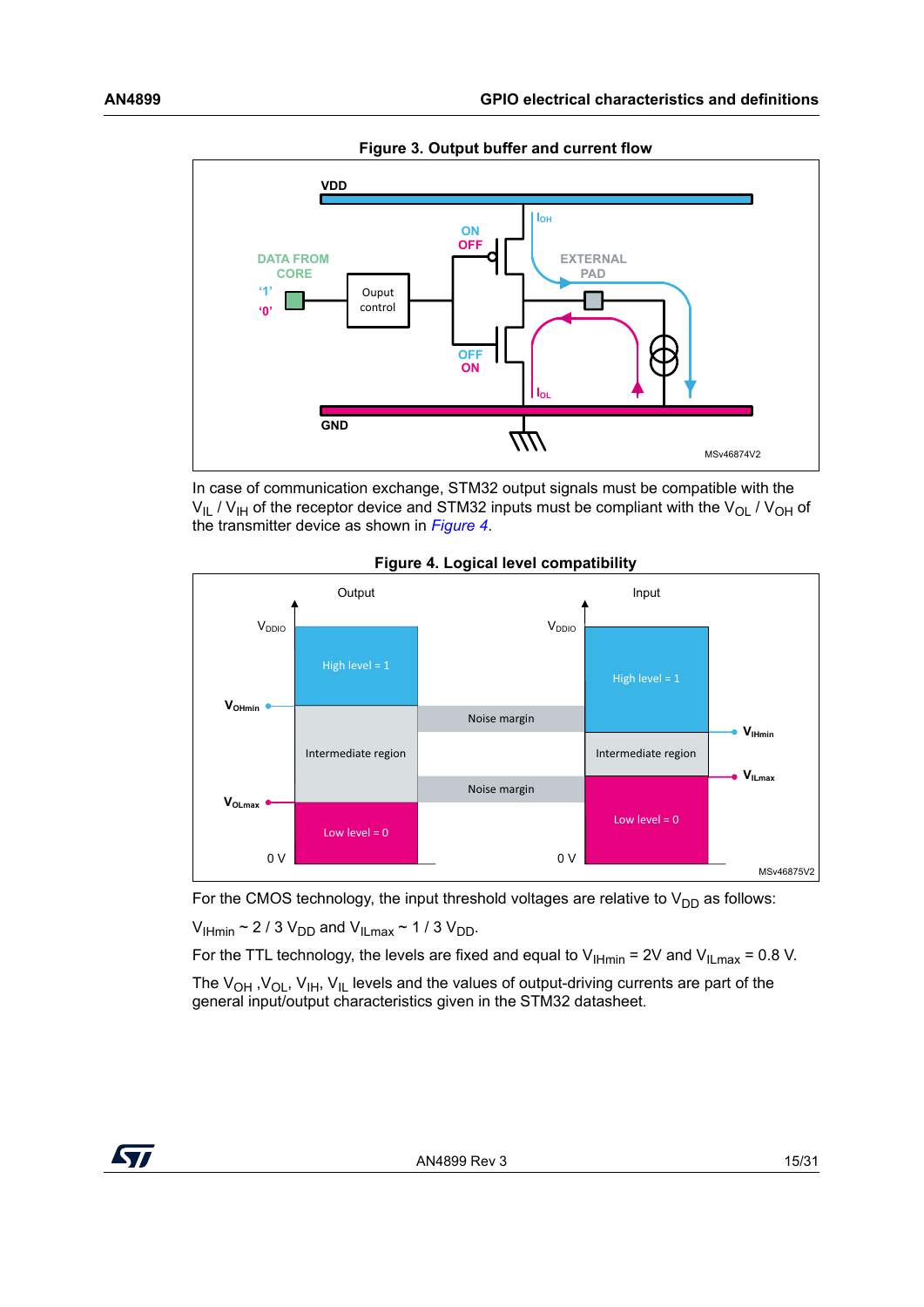#### <span id="page-15-0"></span>**5.1.5 Pull-up calculation**

Each STM32 GPIO offers the possibility to select internal pull-up and pull-down (typical value = 40 kOhm). Some STM32 applications may require to use an external pull-up resistor. This section presents output and input levels compatibility and the way to calculate the appropriate pull-up resistor when the STM32 GPIO open-drain output is connected to an external device.

<span id="page-15-1"></span>



The schematics in *[Figure](#page-15-1) 5* shows the current flows (gray arrows) and the associated voltages needed to calculate the  $R_{PI}$  pull-up resistor.

The value of  $R_{PU}$  is maximum when GPIO output equals 1. This means that the NMOS transistor is OFF; the  $V_{\text{OHmin}}$  voltage is used for the calculation.

The value of  $R_{PU}$  is minimum when GPIO output equals 0. This means that the NMOS transistor is ON; the  $V_{OLmax}$  voltage is used for the calculation.

 $(V_{DDmax} - V_{OLmax}) / (I_{OL} + I_{ika}) < R_{PU} < (V_{DDmin} - V_{OHmin}) / (I_{IH} + I_{ika})$ 

#### **Pull-up calculation for the I2C bus:**

Pull-up calculation in case of  $I^2C$  bus is different because the  $I^2C$  mode must be taken into account. This calculation depends on the I<sup>2</sup>C mode (Standard Mode, Fast Mode, Fast mode Plus), on the  $V_{DD}$  of the device, and on the bus capacitance.

A low pull-up resistor value prevents the dedicated STM32 GPIO  $I^2C$  pins to generate a low level on the bus. The minimum value  $R_{\text{PUmin}}$  is defined as a function of  $V_{\text{DD}}$ ,  $V_{\text{OL}}$ , and  $I_{\text{OL}}$ according to *[Equation 2](#page-15-2)*.

#### <span id="page-15-2"></span>**Equation 2** R<sub>PUmin</sub> =  $(V_{DD} - V_{Ol \, max}) / I_{Ol}$

The maximum pull-up resistance  $R_{\text{PUMax}}$  is limited by the total capacitance of the bus including the capacitance of the wire, connections and pins  $(C_h)$ , and the maximum rise time  $(t<sub>max</sub>)$  of the SDA and SCL signals. Refer to the datasheet and to the  $1<sup>2</sup>C$  bus specification for more details.

16/[31](#page-30-0) AN4899 Rev 3

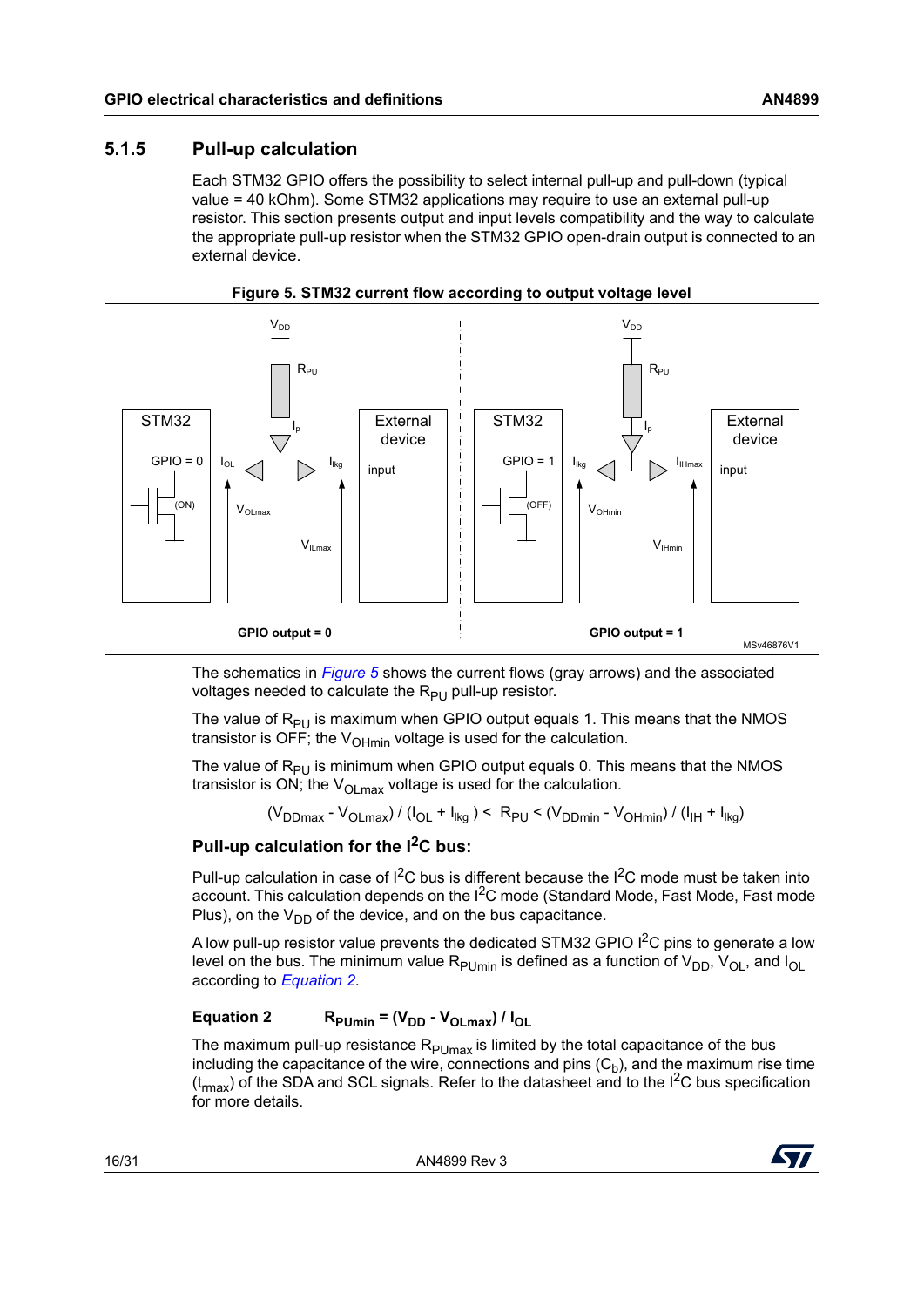If the pull-up resistor is too high, the  $I^2C$  line does not rise to a logical high before being pulled low. The maximum value R<sub>PUmax</sub> is calculated according to *[Equation 3](#page-16-3)*.

#### <span id="page-16-3"></span>Equation 3  $R_{\text{Pl} \text{max}} = t_{\text{max}} / (0.8473 \times C_{\text{h}})$

The rationale for *[Equation 3](#page-16-3)* is described in the following steps:

- 1. Voltage amplitude over time is RC time-constant dependent according to  $V(t) = V_{DD} x (1 - e(-t / RC))$
- 2. With  $V_{\text{IH}} = 0.3 \times V_{\text{DD}}$ , the time  $t_1$  at which  $V_{\text{IH}}$  is reached satisfies to  $V(t_1) = 0.3 \times V_{DD} = V_{DD} \times (1 - e(-t_1 / R_{PU}C_b))$ leading to  $t_1 = 0.3566749 \times R_{PU} \times C_b$
- 3. With V<sub>OH</sub> = 0.7 x V<sub>DD</sub>, the time t<sub>2</sub> at which V<sub>OH</sub> is reached satisfies to  $V(t_2) = 0.7 \times V_{DD} = V_{DD} \times (1 - e(-t_2 / R_{PU}C_b))$ leading to  $t_2$  = 1.2039729 x R<sub>PU</sub> x C<sub>b</sub>
- 4. With  $t_r = t_2 t_1$ , it comes  $t_r = 0.8473 \times R_{P11} \times C_b$

### <span id="page-16-0"></span>**5.2 Three-volt tolerant and five-volt tolerant**

Electrical characteristics defines GPIO as three-volt tolerant, five-volt tolerant, and also three-volt capable. Tolerance represents the voltage value which can be accepted by the GPIO. Capability represents the voltage value which can be output by the GPIO.

#### <span id="page-16-1"></span>**5.2.1 Three-volt tolerant GPIO (TT)**

For some STM32, electrical specifications define GPIO as three-volt tolerant or three-volt compliant. From the user point of view, there is no difference between these two kinds of GPIO.

Input voltage on three-volt tolerant cannot exceed  $V_{DD}$  + 0.3 V.

If some analog input function is enabled on the GPIO (I/O structure TT\_a with ADC input active, COMP input, OPAMP input), then the maximum operating voltage on pin cannot exceed min( $V_{\text{DDA}}$ , VREF+) + 0.3 V.

#### <span id="page-16-2"></span>**5.2.2 Five-volt tolerant GPIO (FT)**

STM32 devices embed five-volt tolerant GPIOs. These GPIOs are actually tolerant to  $V_{DD}$  + 3.6 V. It means that the I/O pins can accept such voltages without causing leakage current and damages on the GPIOs.

Regardless of the supply voltage,  $V_{IN}$  cannot exceed 5.5 V.

When  $V_{DD}$  = 0 V, the input voltage on the GPIO cannot exceed 3.6 V.

In case of a multi-supplied and multiplexed GPIO ( $V_{DD}$ ,  $V_{DDUSE}$ ,  $V_{LCD}$ ,  $V_{DDA}$ ), the GPIO is tolerant to 3.6 V augmented of the minimum supply voltage among  $V_{DD}$ ,  $V_{DDUSB}$ ,  $V_{LCD}$ , and  $V_{DDA}$ 

However, a GPIO is five-volt tolerant only in input mode. When the output mode is enabled, the GPIO is no more five-volt tolerant. For more details about I/O input voltage, refer to  $V_{IN}$ parameters in the general operating conditions table of the datasheet.

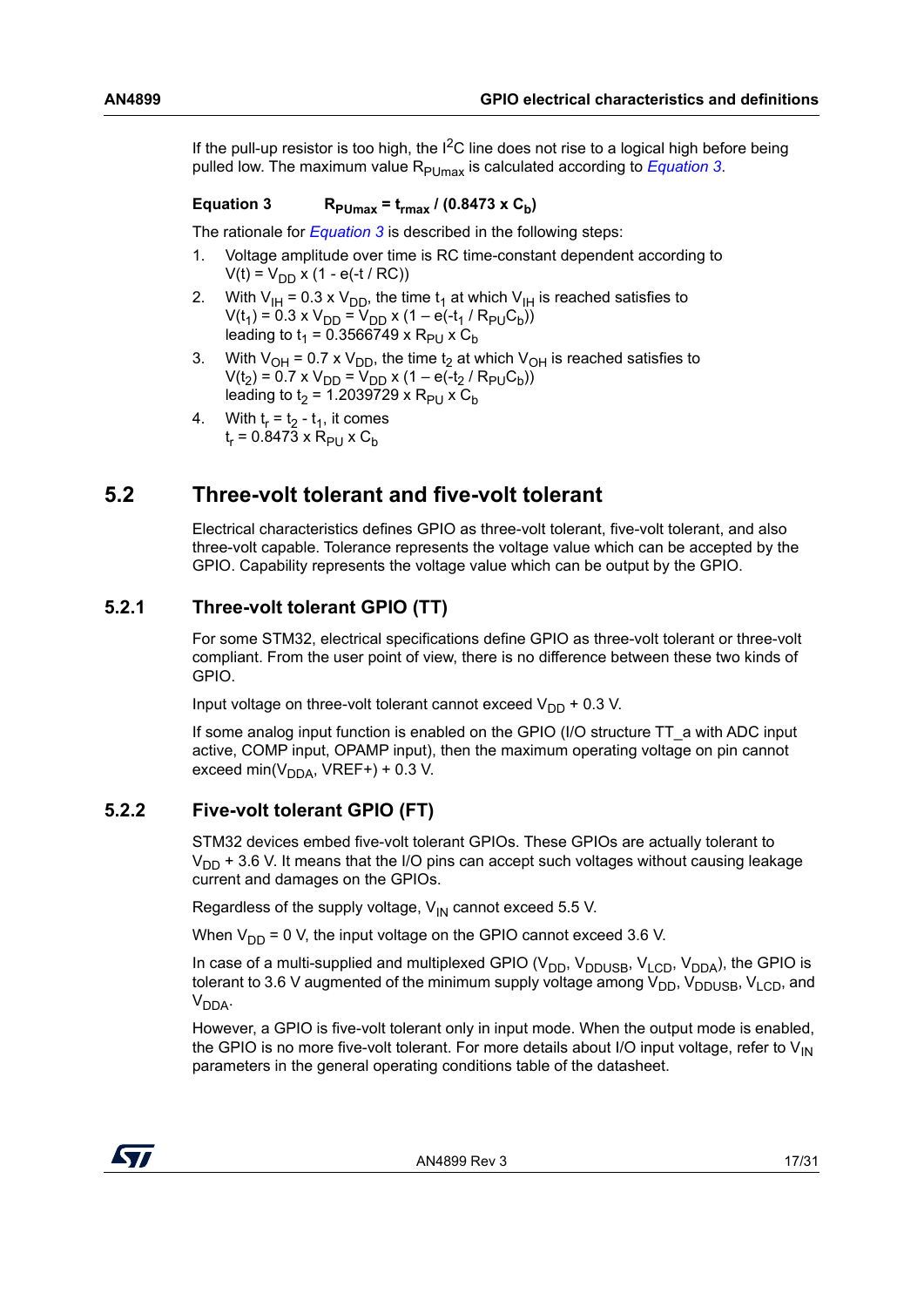A GPIO is five-volt tolerant only if there is no analog function enabled on pin (for I/O structure FT\_a, FT\_fa, TT\_a). If some analog input function is enabled on the GPIO (ADC input active, COMP input, OPAMP input), then the maximum operating voltage on pin cannot exceed min( $V_{\text{DDA}}$ , VREF+) + 0.3 V.

### <span id="page-17-0"></span>**5.3 Five-volt tolerant application examples**

The following figures give examples of applications only using five-volt tolerant GPIO.

#### <span id="page-17-1"></span>**5.3.1 White LED drive**

A white LED needs a typical ~20 mA current under typical 3.5 V supply (4 V max.).

As STM32 devices maximum sink current is 25 mA, there is not enough margin to directly drive a LED. Two options, using an external MOSFET (or BJT) or driving by means of two GPIOs, are presented in *[Figure](#page-17-2) 6*.

<span id="page-17-2"></span>

#### **Figure 6. Example of white LED drive connections**

For the GPIO parallel drive option, open-drain mode must be used and internal pull-up must be disabled. Since the ground current is huge compared to the MCU consumption, the ground layout needs to be designed with care.

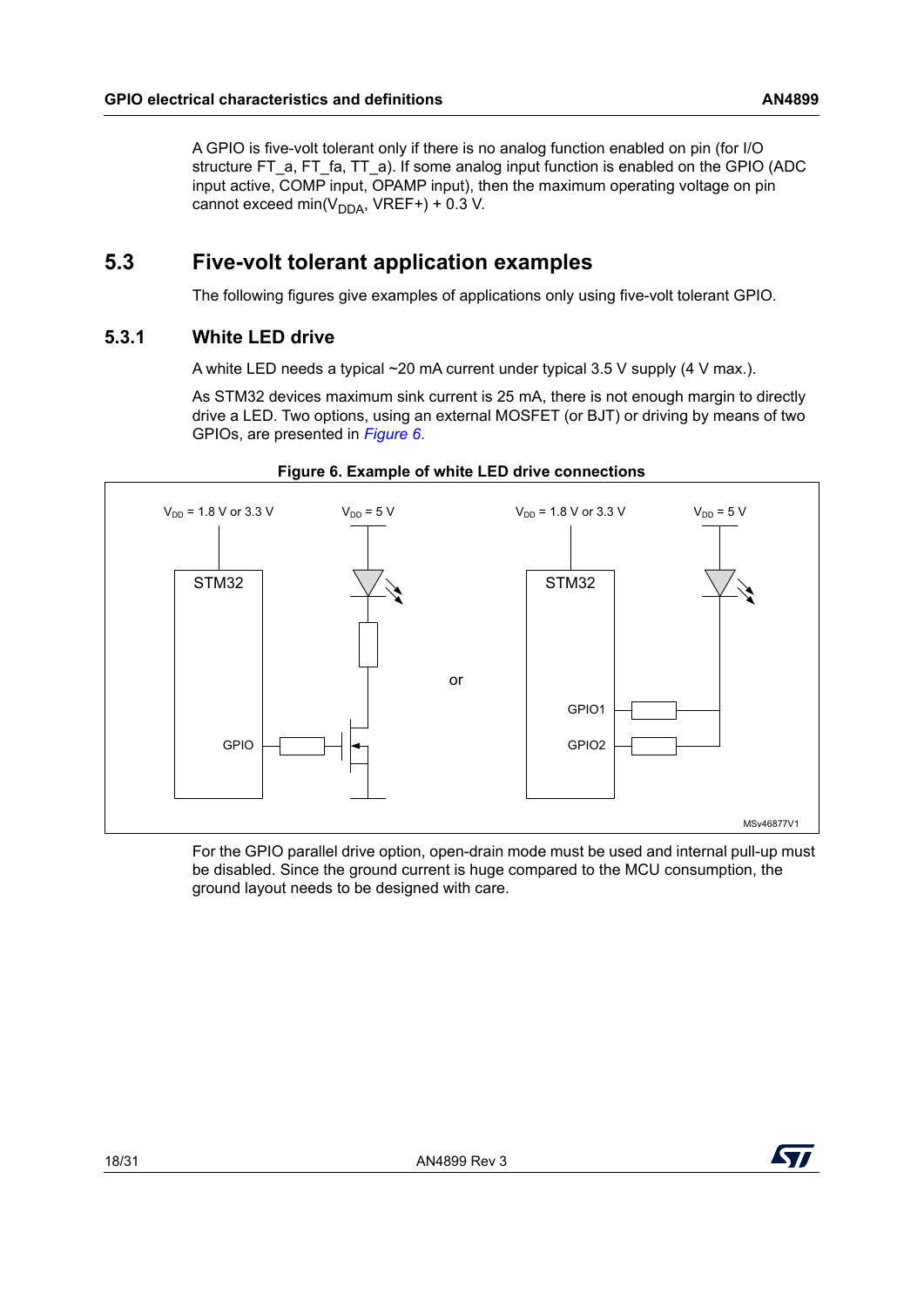#### <span id="page-18-0"></span>**5.3.2 Triac drive**

A triac drive example is shown in *[Figure](#page-18-2) 7* for the -5 V supply system.

<span id="page-18-2"></span>

**Figure 7. Example of triac drive connections**

In this set up, the STM32 current flow depends on the output voltage level. The STM32 GPIO must be set up in open-drain mode. If the I/O drive current is not sufficient, coupled GPIOs can be used in parallel.

### <span id="page-18-1"></span>**5.3.3 I2C application**

The STM32 device supplied by 1.8 V or 3.3 V can directly communicate with a 5 V  $1^2C$  bus as illustrated in *[Figure](#page-18-3) 8*.

<span id="page-18-3"></span>

**Figure 8. Example of I2C connections**

If it occurs that V<sub>DD</sub> = 0 V while V<sub>DDX</sub> = 5 V (even transient), it is recommended to place a Zenner diode (for instance 3.3 V) between VDD and VDDX.

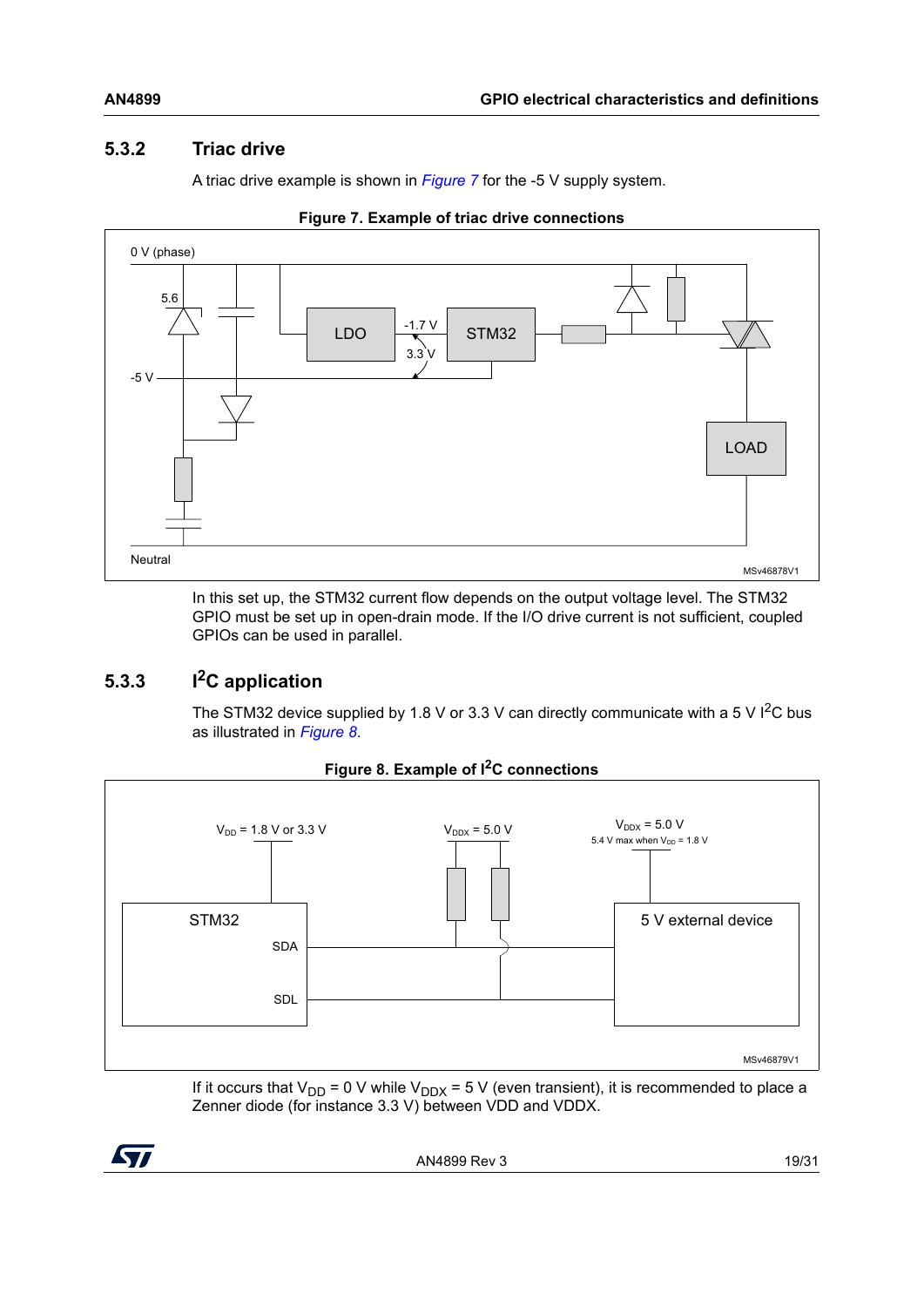In the example shown in *[Figure](#page-19-1)* 9,  $V_{DD}$  is the output of the LDO supplied by  $V_{DDX}$ .

<span id="page-19-1"></span>

**Figure 9. Example of 5 V to 3.3 V power supply**

#### <span id="page-19-0"></span>**5.3.4 UART application**

If the UART transceiver to communicate with is supplied with TTL-compatible 5 V, the STM32 device can directly communicate as shown in *[Figure](#page-19-2) 10*.

<span id="page-19-2"></span>

#### **Figure 10. Example of UART connections**

If the 5 V UART interface input is TTL compatible,  $V_{OL}$  < 0.8 V and  $V_{OH}$  > 2.0 V. This implies that a 3.3 V CMOS output can drive without any problem. An STM32 FT pad can accept 0 V to 5 V CMOS level input when  $V_{DD}$  = 3.3 V.

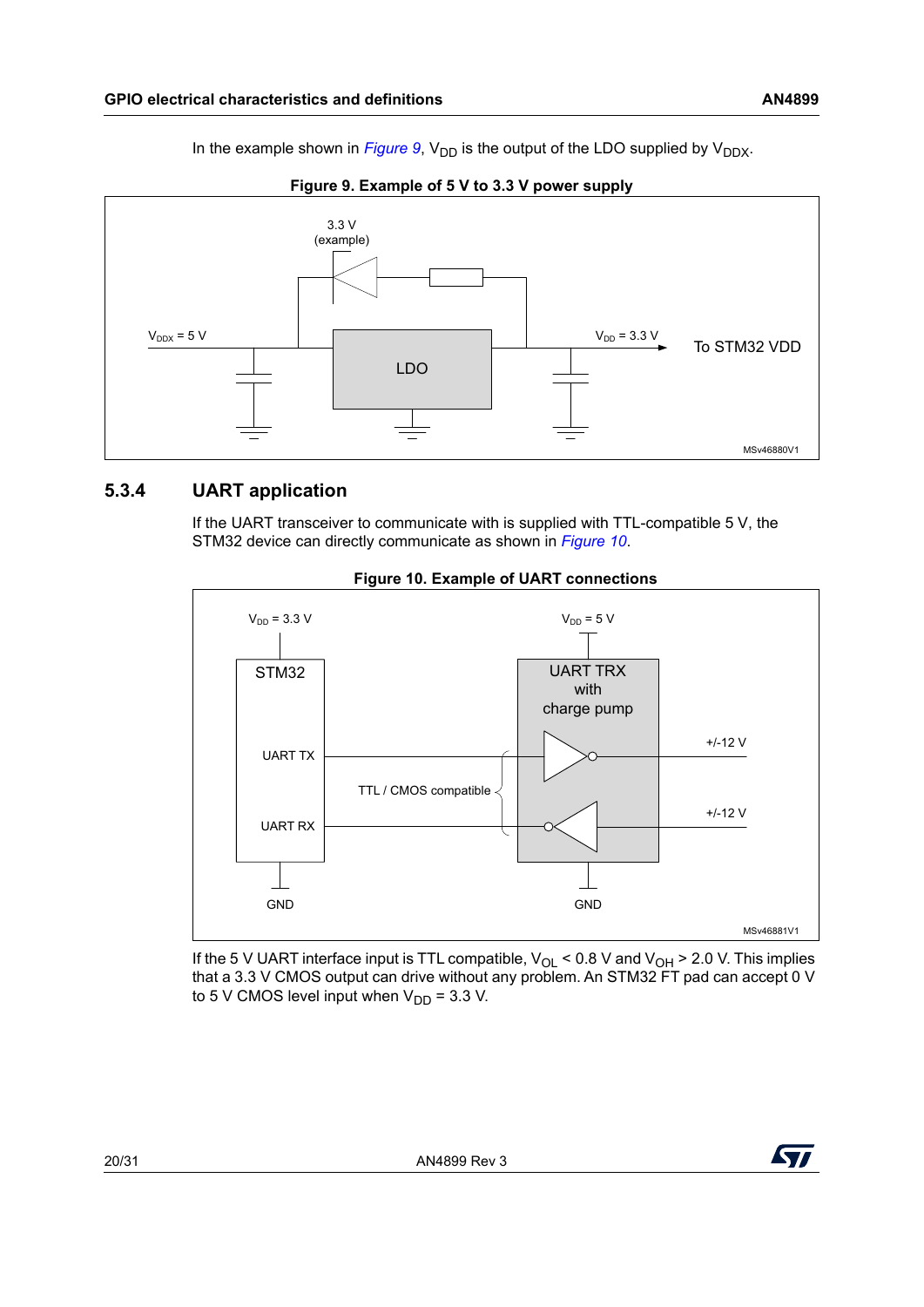#### <span id="page-20-0"></span>**5.3.5 USB VBUS example**

The VBUS pad of STM32 devices is five-volt tolerant, However, it needs to comply with the  $V_{DD}$  maximum rating. If STM32 is supplied from an independent supply, it is not allowed to connect VBUS as long as STM32 is not supplied. Another solution is to place a Zenner diode (ex. 3.3 V) between VBUS and  $V_{DD}$  as illustrated in *[Figure](#page-20-2) 11*.

<span id="page-20-2"></span>



If the STM32 supply is provided by an LDO supplied by VBUS, it is recommended to use a Zenner diode (ex. 3.3 V) as illustrated in *[Figure](#page-20-3) 12*.

<span id="page-20-3"></span>

#### Figure 12. Example of V<sub>BUS</sub> to V<sub>DD</sub> power supply

#### <span id="page-20-1"></span>**5.3.6 I/O usage for the five-volt ADC conversion**

STM32 devices have FT pads which are connected to ADC input. When ADC is not connected (analog switch in I/O is not closed), the I/O can accept  $V_{DD}$  + 3.6 V. In this situation, 5 V applied to FT pad can be granted.

However, once the I/O input is connected to the ADC, and during the sampling phase, the parasitic diode to V<sub>DDA</sub> and/or VREF+ is forward biased as shown in *[Figure](#page-21-0) 13*.

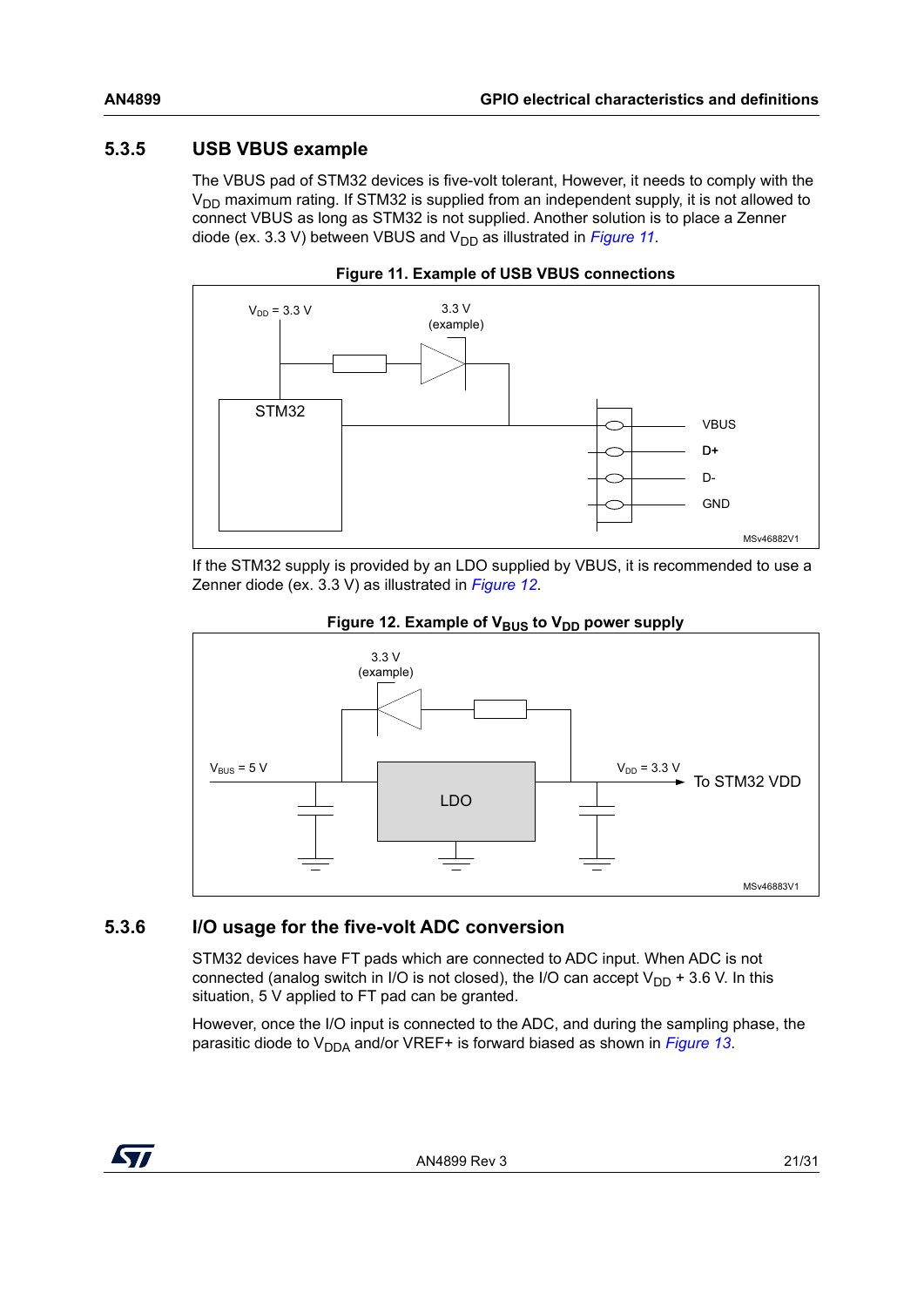<span id="page-21-0"></span>

**Figure 13. Example of five-volt ADC conversion**

It is recommended to clamp the input voltage with an external clamp (for instance a series of resistors and the Schottky diode to VREF+).

The parasitic diodes are not characterized for reliability. STMicroelectronics does not guarantee the level of current which those diodes can accept.

#### **Work around proposal**

If there is an unused FT pad available on the STM32 device, connect it to the ADC input pad with parallel configuration as illustrated in *[Figure](#page-21-1) 14*.

<span id="page-21-1"></span>

**Figure 14. Workaround example for five-volt ADC conversion**

- 1. The ADC makes the conversion with the other FT\_PAD pull-down enabled.
- 2. If first ADC conversion result is less than 2 V (which indicates that the DC source is inside the ADC input range), the ADC re-does the conversion with pull-down disabled.

The above method avoids the parasitic diode forward bias.

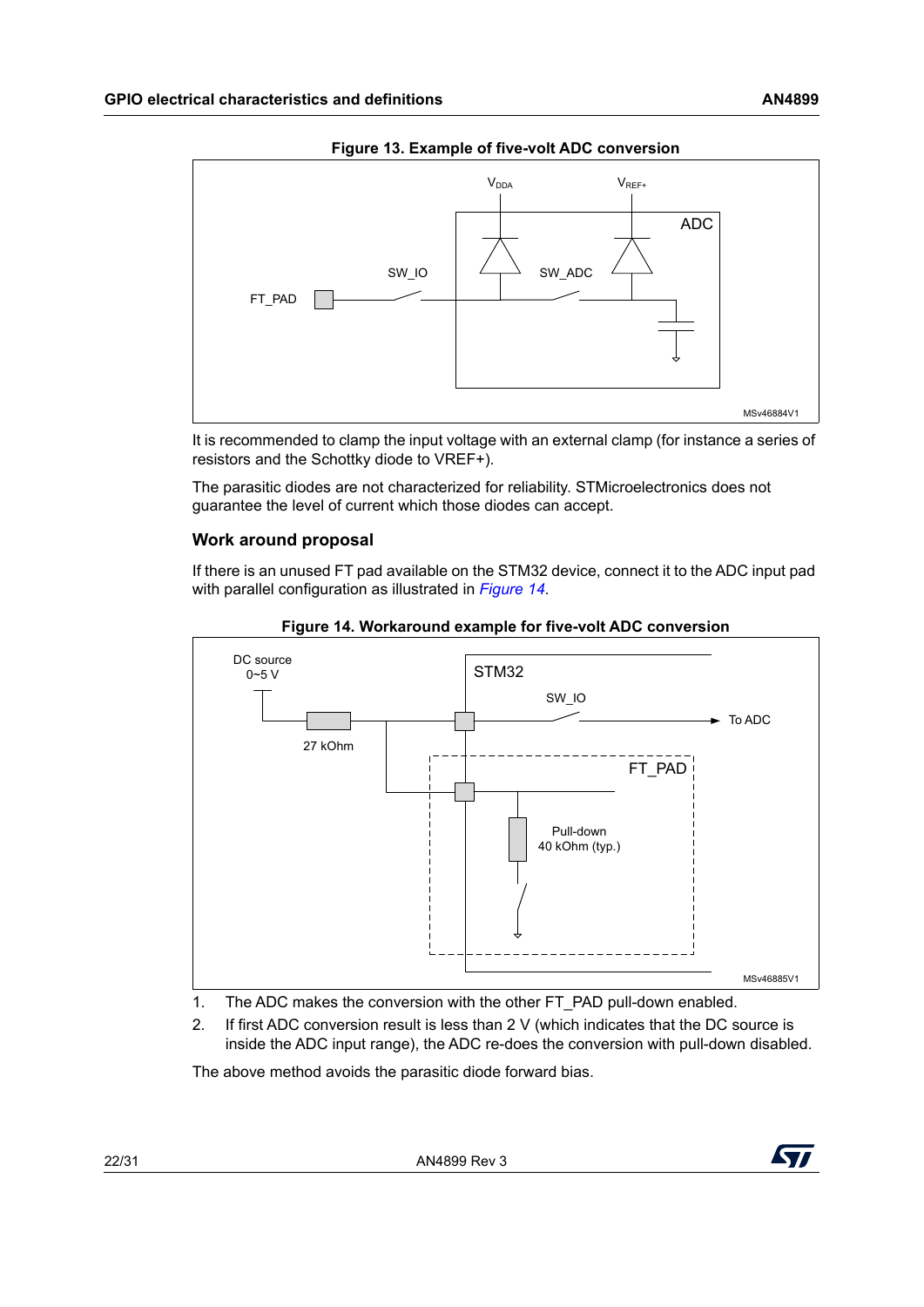## <span id="page-22-0"></span>**6 GPIO hardware guideline**

This chapter sums up some of the most important rules to check when developing applications with STM32 GPIO.

### <span id="page-22-1"></span>**6.1 Avoid floating unused pin**

Do not leave unused pin floating. Connect it either to ground or to supply on the PCB, or use PU / PD. Noise on non-connected input pin is a source of extra consumption by making the input buffer switch randomly.

If the application is sensitive to ESD, prefer a connection to ground or define the pin as PP output and drive it to low.

### <span id="page-22-2"></span>**6.2 Cross-voltage domains leakage**

In applications with multiple different voltages (for instance 3.3 V and 1.8 V, or 5 V and 3.3 V), check that all the GPIOs with PU are not exposed to an input voltage that exceeds  $V<sub>DD</sub>$ . This is particularly valid when optional external circuitry is connected (debugger probe and systems or others).

<span id="page-22-3"></span>



The example provided in *[Figure](#page-22-3) 15* shows the leakage current induced by the internal pullup resistor when the STM32 and the driving buffer are not supplied with the same  $V_{DD}$ source. The pink arrow marks the leakage current path.

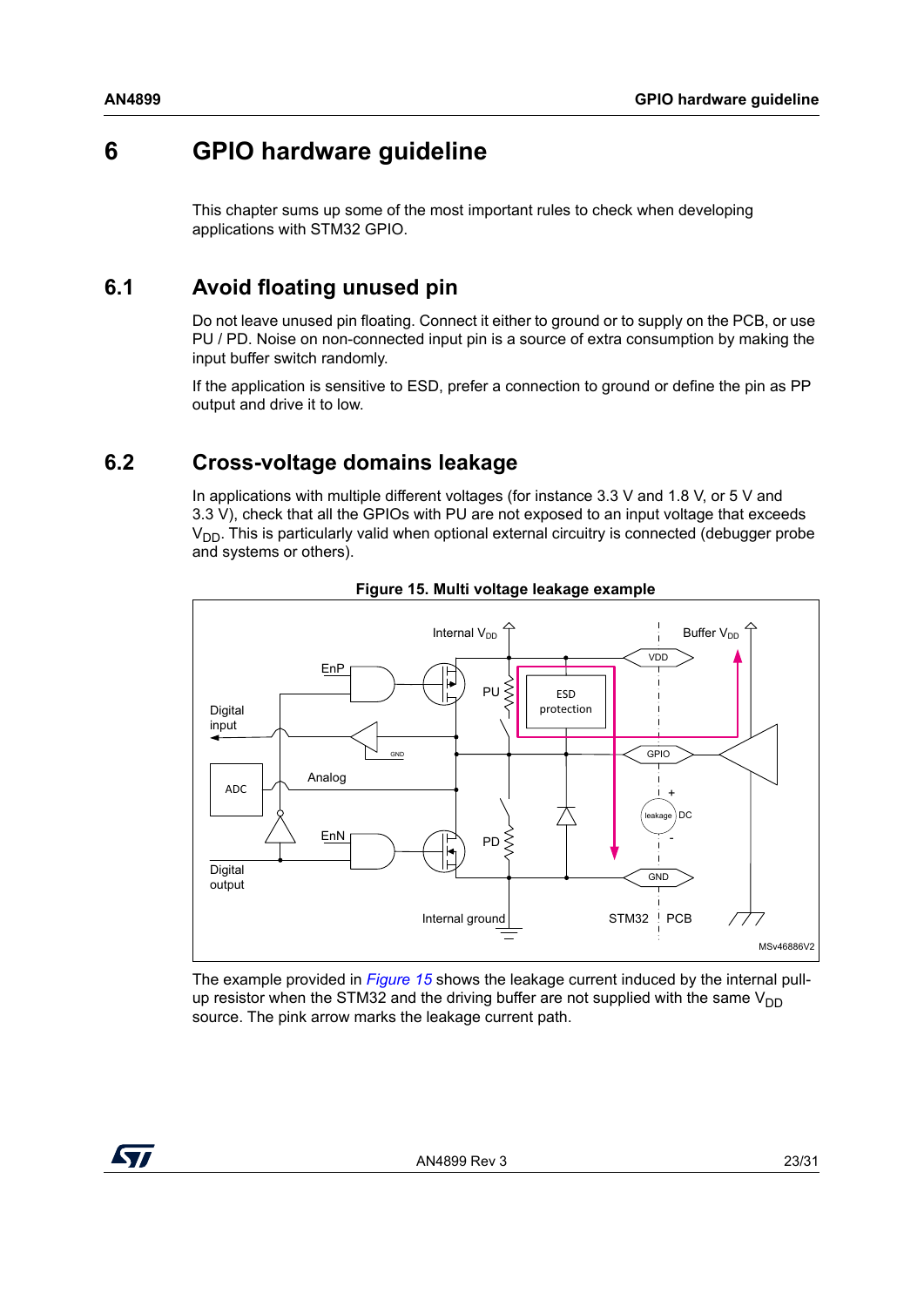### <span id="page-23-0"></span>6.3 Voltage protection when no V<sub>DD</sub> is supplied

Voltage protection (for example five-volt tolerance for inputs) is guaranteed only if the STM32 is supplied.

Five-volt tolerance is only possible if  $V_{DD}$  is higher than the minimum required for operating.

If  $V_{DD}$  is not present, for example grounded, the maximum voltage must not exceed 3.6 V (the exact limit value is provided in the STM32 datasheet).

#### **Warning: If the external voltage exceeds the maximum voltage value, the STM32 device can be damaged.**

<span id="page-23-1"></span>

The example provided in *[Figure](#page-23-1)* 16 shows the leakage current induced when no  $V_{DD}$  is supplied. The pink arrow marks the leakage current path.

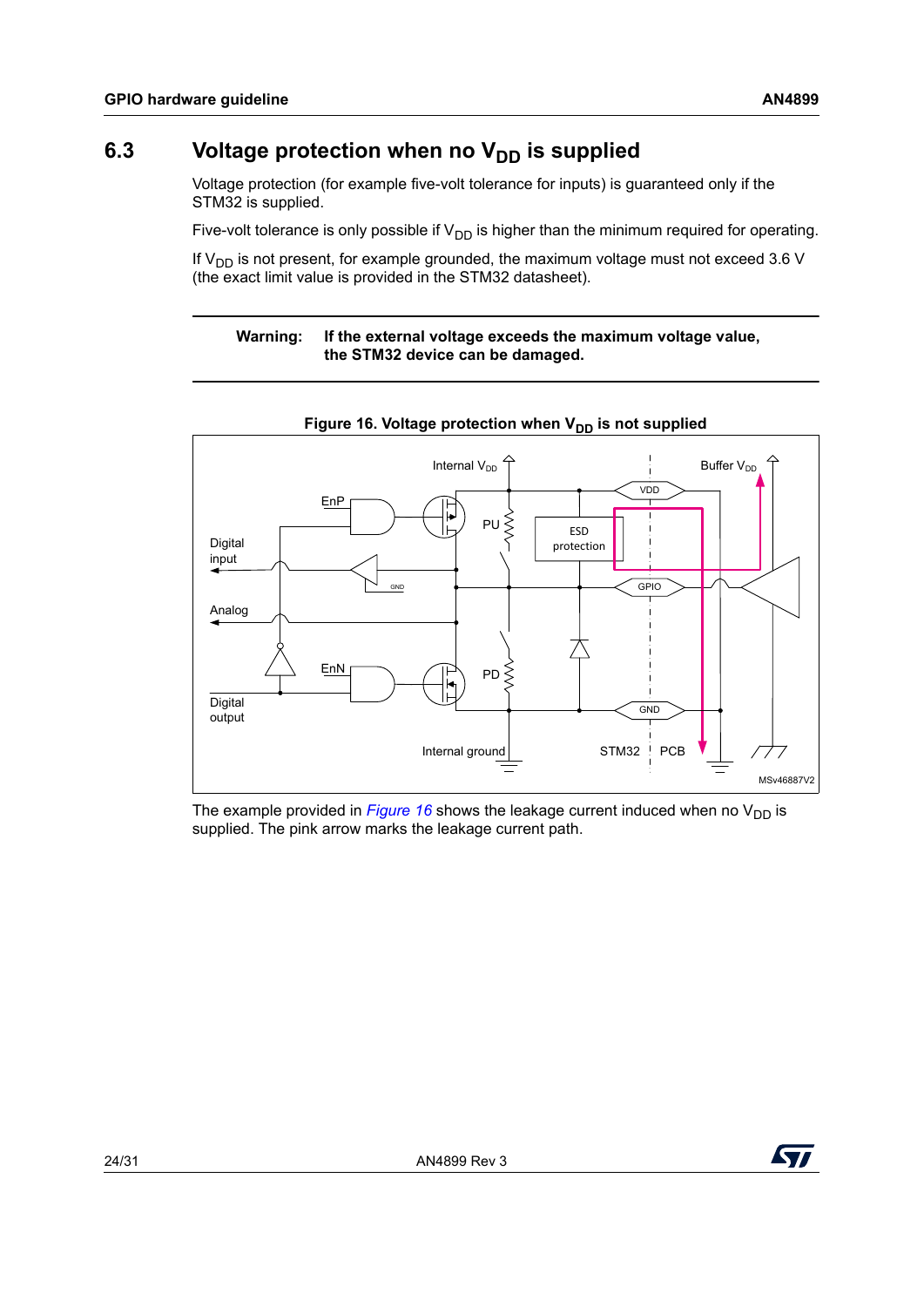### <span id="page-24-0"></span>**6.4 Open-drain output with no load**

When the GPIO is configured as an open drain output with no external pull-up load or internal pull-up, it must be forced to low drive so that the input signal on the pin is defined. This avoids a floating input. This configuration is shown in *[Figure](#page-24-2) 17*.

<span id="page-24-2"></span>



### <span id="page-24-1"></span>**6.5 Using the MCO clock output**

Clock signals can be a major factor of high current consumption. Specific attention must be paid to all input and output clocks related to the MCU or to other components on the board. Designers must consider that clocking other components on the board with the MCU clock through an output pin (such as the  $\overline{MCO}^{(a)}$ ) increases the current consumption due to the I/O switching frequency.

For this reason, it is up to the hardware designer to choose either routing a PCB wire from the MCO $<sup>(a)</sup>$  pin to other clock input components or to use an external oscillator depending</sup> on the full set of clock requirements on the board (number of clock inputs and clock frequencies).

<span id="page-24-3"></span>a. MCO: microcontroller clock ouput alternate function

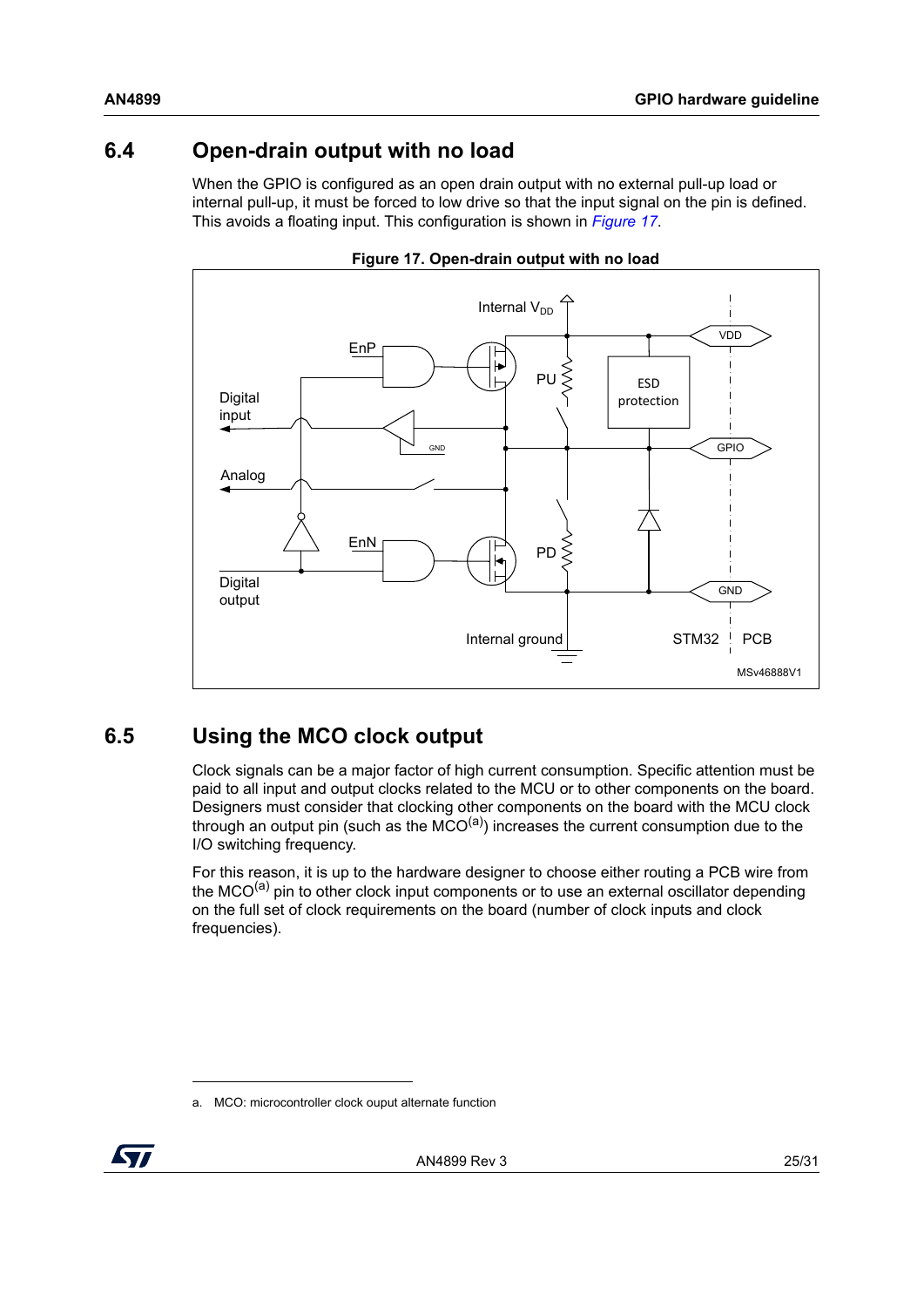### <span id="page-25-0"></span>**6.6 Debug pins have PU or PD by default**

Some pins are by default programmed as inputs with PU or PD (see STM32 datasheet for the related GPIO). If these pins are used for other purposes, it must be avoided to force a 0 while PU or a 1 while PD, as this causes extra consumption.

### <span id="page-25-1"></span>**6.7 NRST pin cannot be used as enable**

The NRST pin cannot be used as an enable pin in order to achieve the lowest power consumption. Permanently grounding it maintains the device in the startup phase. It is preferred to release the NRST pin and enter one of the low-power mode (either Standby or Shutdown) if possible.

*Note: The NRST pin already integrates a weak PU (about 40 kOhm).*

### <span id="page-25-2"></span>**6.8 VBAT GPIO has limited current strength**

The VBAT GPIO pin allows to supply the STM32 backup domain from an external voltage source (battery or capacitor). When an STM32 microcontroller is in  $V_{BAT}$  mode, most of the GPIOs are shut down. Only the GPIOs which are part of the backup domain are powered through the V<sub>BAT</sub> voltage when V<sub>DD</sub> is not present. Backup GPIOs are supplied through an integrated switch that has limited drive strength (it cannot exceed 3 mA). These I/Os must not be used to drive high current and their speed is limited, even when  $V_{DD}$  is valid.

Overdriving this capability could lead to unspecified level that could create extra power consumption in the system.

### <span id="page-25-3"></span>**6.9 BOOT0 pin**

Applying  $V_{DD}$  voltage permanently to BOOT0 generates extra consumption.

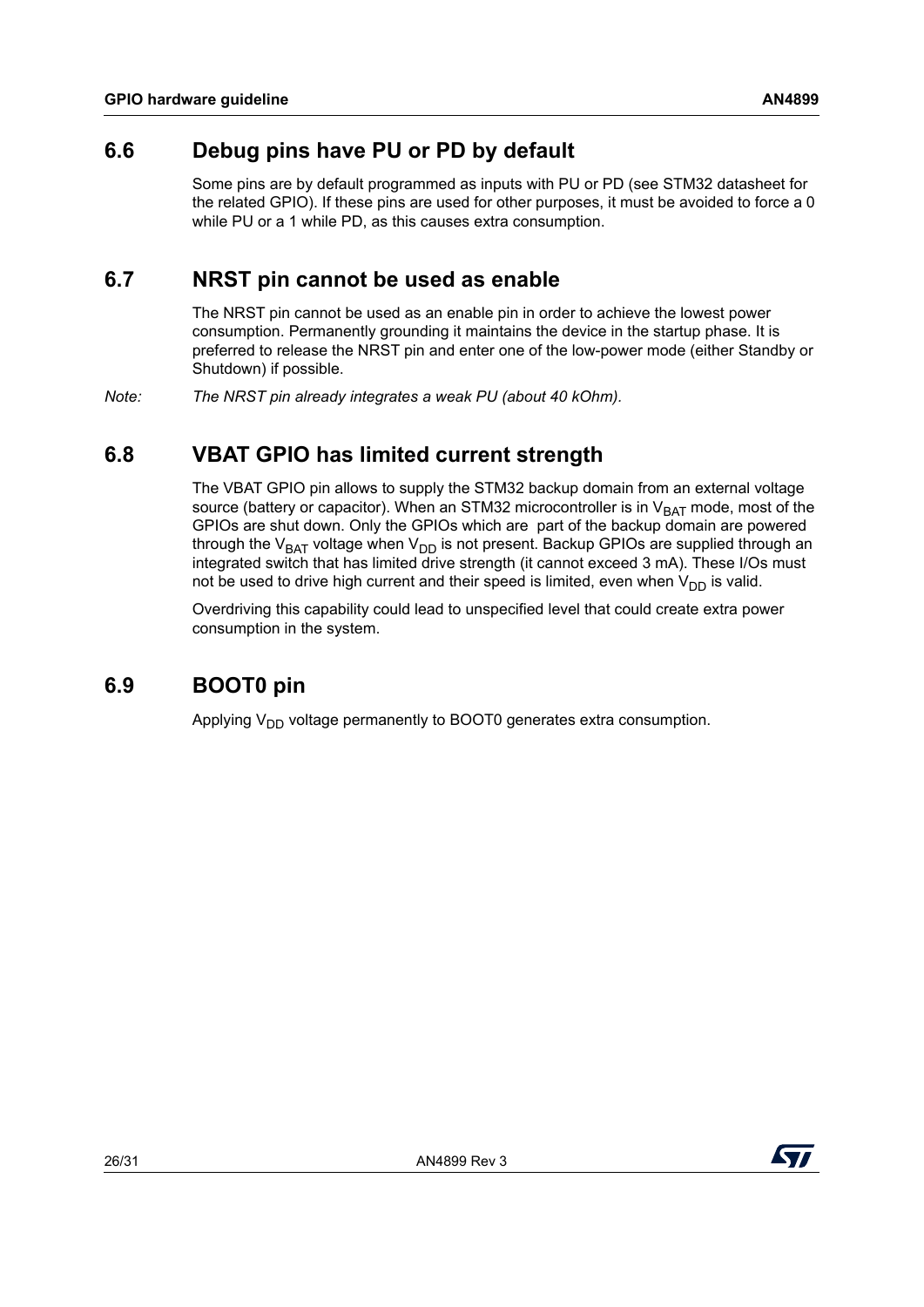# <span id="page-26-0"></span>**7 GPIO software guidelines for power optimization**

### <span id="page-26-1"></span>**7.1 Configure unused GPIO input as analog input**

GPIO always have an input channel, which can be either digital or analog.

If it is not necessary to read the GPIO data, prefer the configuration as analog input. This saves the consumption of the input Schmitt trigger.

### <span id="page-26-2"></span>**7.2 Adapt GPIO speed**

The rise time, fall time and maximum frequency are configurable using the GPIOx\_OSPEEDR configuration register. Such adjustment has an impact on the EMI (electromagnetic interferences) and SSO ( simultaneous switching output) due to higher switching current peak. A compromise has to be done between GPIO performance versus noise. The rise time and fall time of each GPIO signal must be adapted to the minimal value compatible with the associated signal frequency and board capacitive load.

In order to help users to control the signal integrity in their applications, the IBIS model of the selected STM32 GPIO pin is available and can be downloaded from STMicroelectronics web site at *www.st.com*.

### <span id="page-26-3"></span>**7.3 Disable GPIO register clock when not in use**

If a GPIO bank does not need to be used for a long period, disable its clock by using the HAL\_RCC\_GPIOx\_CLK\_DISABLE() function.

### <span id="page-26-4"></span>**7.4 Configure GPIO when entering low-power modes**

When entering low-power mode, all pin signals must be tied either to  $V_{DD}$  or to ground.

If the GPIO is connected to an external receiver (external component input), the GPIO signal value must be forced using either a PP or a PU/PD.

When the GPIO is connected to a driver (external component output or bus), the driver must provide a valid level (either  $V_{DD}$  or ground). If the driver level is undefined, the signal on the GPIO must be forced by using PU/PD.

For practical reasons, it may be easier to use input PU/PD in low-power mode when the GPIO is an input (analog or digital) in Run mode; and output PP when the GPIO is an output in Run mode. This avoids to manage the changes when entering or exiting Stop modes.

### <span id="page-26-5"></span>**7.5 Shutdown exit mode**

*Note: This section applies only to the microcontrollers in the STM32L4 Series, STM32L4+ Series, STM32L5 Series, and STM32U5 Series.*

> When exiting from Shutdown mode, the GPIOs are reconfigured to their default values at Power On Reset. This can create extra system consumption before they can be reprogrammed to their correct value. If this is an issue for the application, the Standby mode must be used instead of the Shutdown mode.

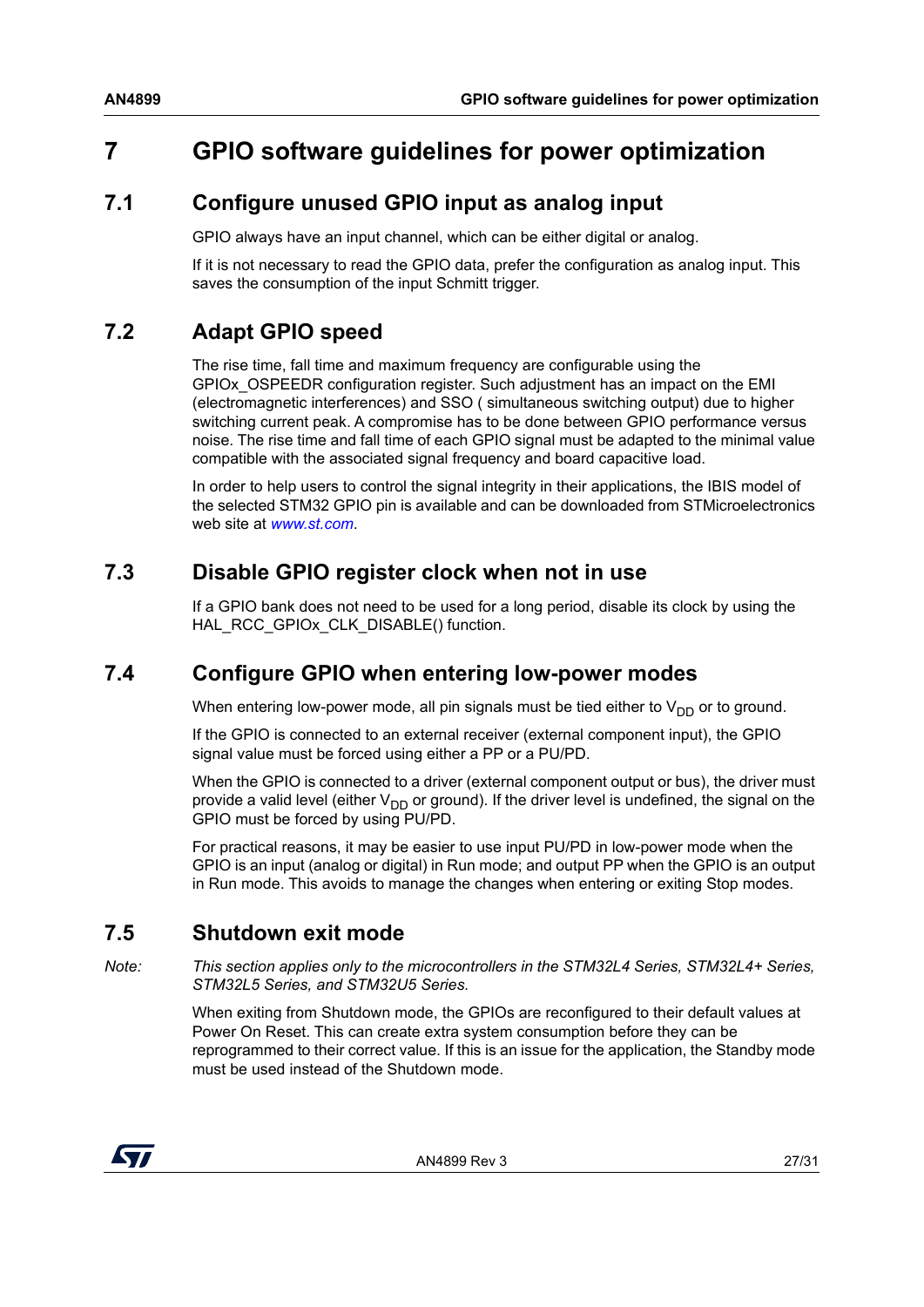## <span id="page-27-0"></span>**8 GPIO selection guide and configuration**

The flowchart presented in *[Figure](#page-27-1) 18* and *[Figure](#page-28-0) 19* provides users with a quick help to select the GPIO mode and configuration adapted to their application.

<span id="page-27-1"></span>



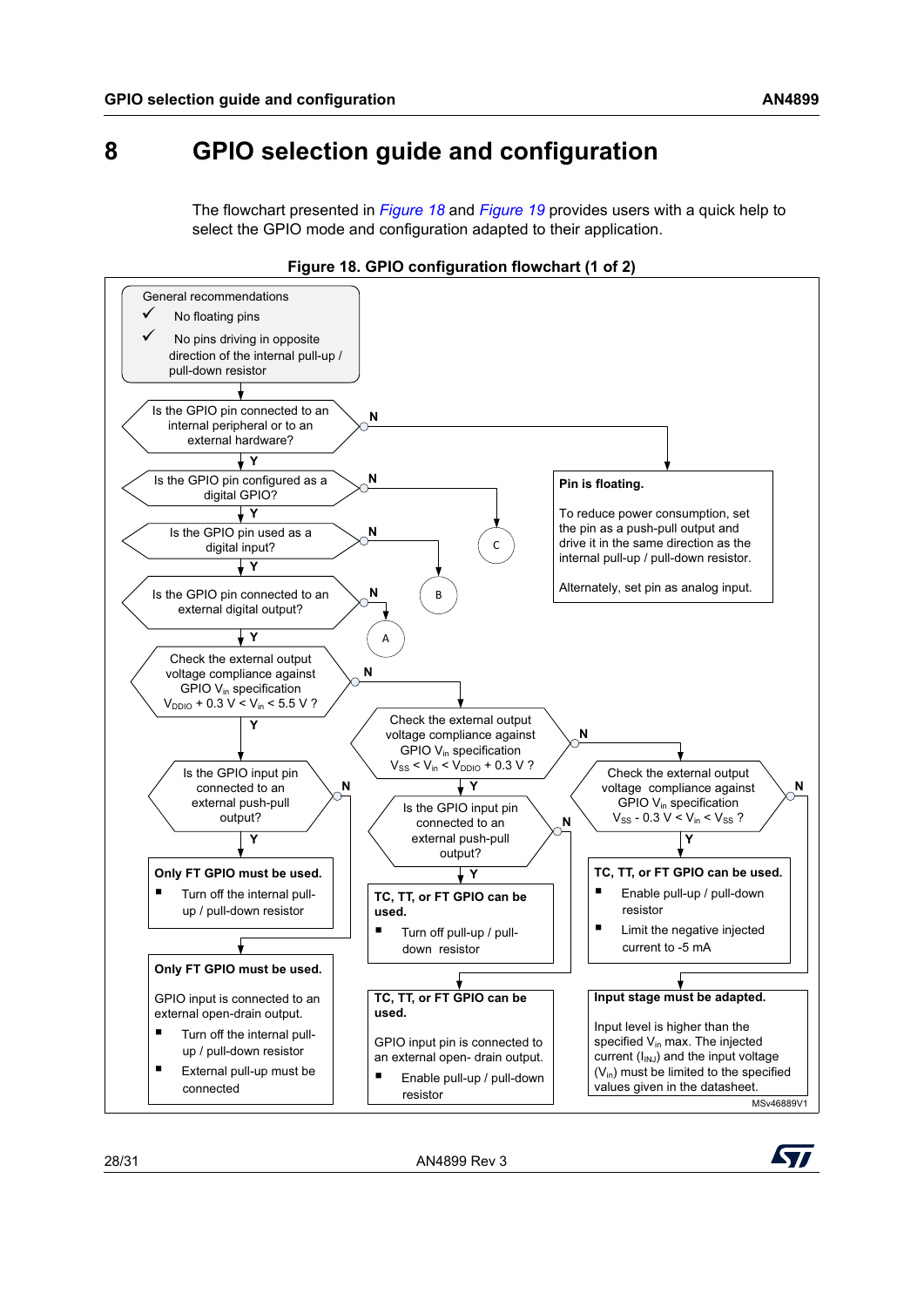<span id="page-28-0"></span>

**Figure 19. GPIO configuration flowchart (2 of 2)**

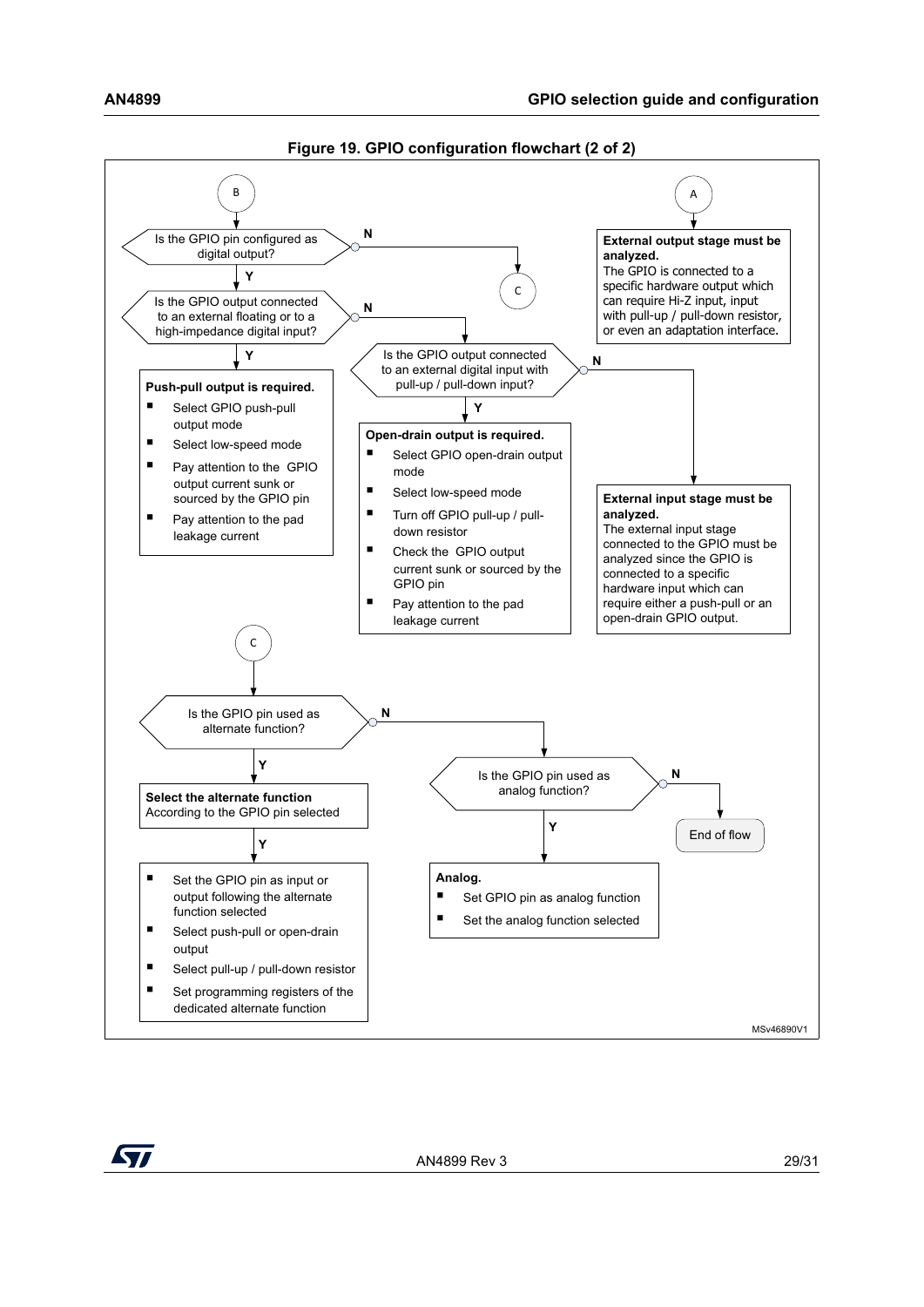# <span id="page-29-0"></span>**9 Revision history**

<span id="page-29-1"></span>

| <b>Date</b> | <b>Revision</b> | <b>Changes</b>                                                                                                                                                                                                                                                                                                                                                        |
|-------------|-----------------|-----------------------------------------------------------------------------------------------------------------------------------------------------------------------------------------------------------------------------------------------------------------------------------------------------------------------------------------------------------------------|
| 21-Sep-2017 |                 | Initial release.                                                                                                                                                                                                                                                                                                                                                      |
| 12-Aug-2021 | 2               | Updated the document title.<br>Added a note to Section 5.2.1: Three-volt tolerant GPIO<br>(TT) and Section 5.2.2: Five-volt tolerant GPIO (FT)<br>about the maximum operating voltage when an analog<br>input function is enabled.<br>Added remarks about the analog switch in Section 4.2:<br>GPIO equivalent schematics and Section 4.3.4: Analog<br>configuration. |
| 29-Mar-2022 | 3               | Updated the document title.<br>Updated the applicability of Section 7.5: Shutdown exit<br>mode.                                                                                                                                                                                                                                                                       |

#### **Table 2. Document revision history**